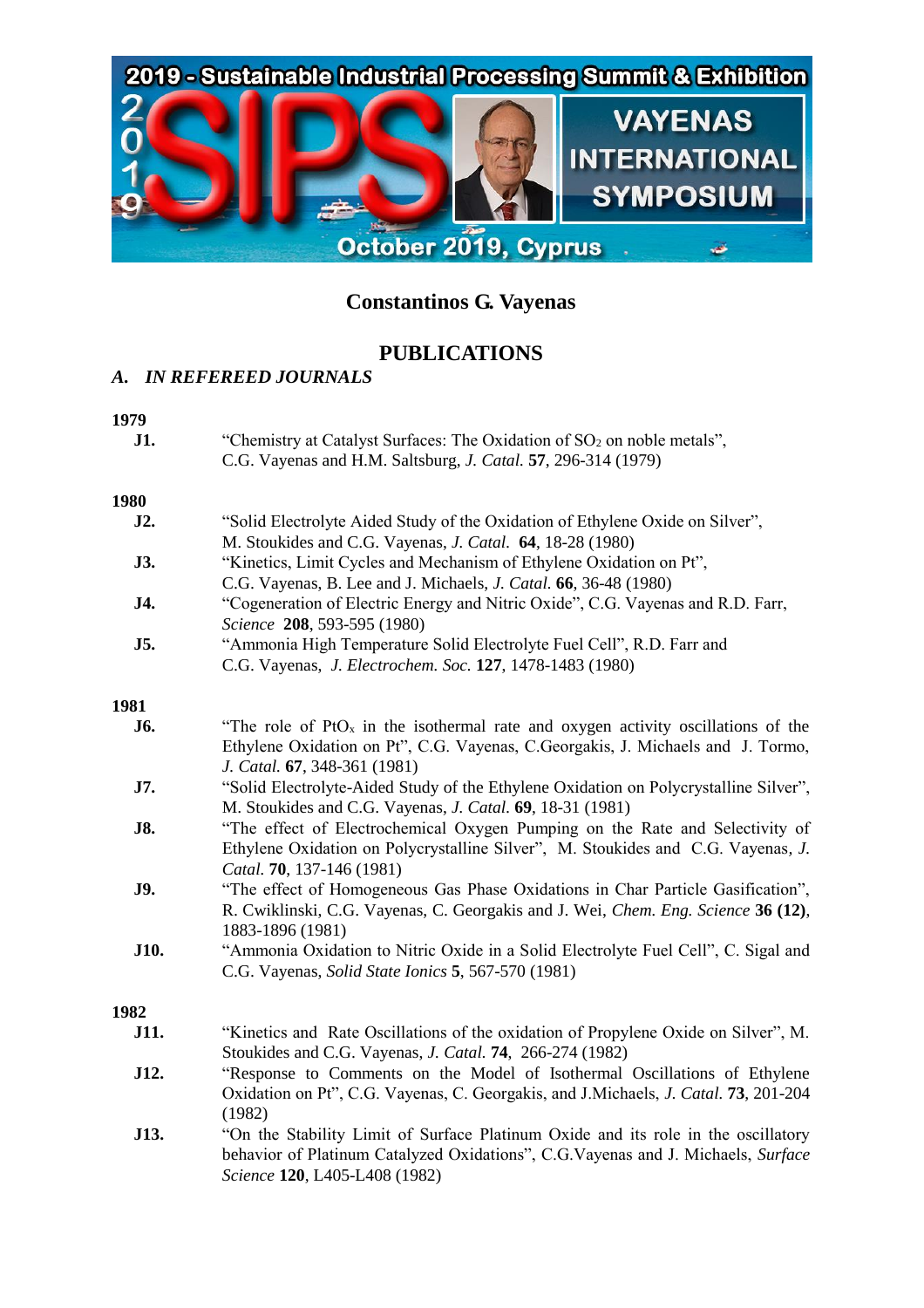| エノひご |                                                                                                                                                                                                                                                                                             |
|------|---------------------------------------------------------------------------------------------------------------------------------------------------------------------------------------------------------------------------------------------------------------------------------------------|
| J14. | "Steady State Analysis of High Temperature Fuel Cells", P.G. Debenedetti and<br>C.G.Vayenas, Chem. Engin. Sci. 38(11), 1817-1829 (1983)                                                                                                                                                     |
| J15. | "Solid Electrolyte Aided-Study of Propylene Oxidation on Polycrystalline Silver",<br>M. Stoukides and C.G. Vayenas, <i>J. Catal.</i> <b>82</b> , 45-55 (1983)                                                                                                                               |
| 1984 |                                                                                                                                                                                                                                                                                             |
| J16. | "Electrocatalytic Rate Enhancement of Propylene Epoxidation on Porous Silver<br>Electrodes Using a Zirconia Oxygen Pump", M. Stoukides and C.G. Vayenas, J.<br>Electrochem. Soc. 131(4), 839-845 (1984)                                                                                     |
| J17. | "Kinetics of Vapor-Phase Electrochemical Oxidative Dehydrogenation<br>of<br>Ethylbenzene", J.N. Michaels and C.G. Vayenas, J. Catalysis 85, 477-487 (1984)                                                                                                                                  |
| J18. | "Styrene Production from Ethylbenzene on Platinun in a zirconia Electrochemical<br>Reactor", J.N. Michaels and C.G. Vayenas, J. Electrochem. Soc. 131(11), 2544-2550<br>(1984)                                                                                                              |
| J19. | "Comment on the "Interpretation of the Electromotive Forces of Solid Electrolyte<br>Concentration Cells during CO oxidation on Platinum" and on "Electromotive-<br>Forces Studies of CO oxidation on Platinum", C.G. Vayenas, J. Catalysis 90, 371-<br>373 (1984)                           |
| 1985 |                                                                                                                                                                                                                                                                                             |
| J20. | "Cross-Flow Solid-State Electrochemical Reactors: A steady-state Analysis", C.G.<br>Vayenas, P.G. Debenedetti, Y. Yentekakis and L.L. Hegedus, <i>Ind. &amp; Eng. Chem.</i><br>Fundamentals 24, 316-324 (1985)                                                                              |
| 1986 |                                                                                                                                                                                                                                                                                             |
| J21. | "Optimal Residence Time Distribution for Product Yield Maximization in Chemical<br>Reactors", V. Nestoridis, I. Andreou and C.G. Vayenas, J. of Optimization Theory<br>and Applications (JOTA) 49(2), 271-287 (1986)                                                                        |
| J22. | "A Novel Cross-Flow Design for Solid State Electrochemical Reactors", J.N.<br>Michaels, C.G. Vayenas and L.L. Hegedus, J. Electrochem. Soc. 133(3), 522-525<br>(1986)                                                                                                                       |
| 1987 |                                                                                                                                                                                                                                                                                             |
| J23. | "Effectiveness Factors for reactions between volatile and non-volatile components in<br>partially wetted catalysts", I. Yentekakis and C.G. Vayenas, Chem. Engng. Science<br>42(6), 1323-1332 (1987)                                                                                        |
| J24. | "Optimal Catalyst Distribution and Generalized Effectiveness Factors in Pellets:<br>Single Reactions with Arbitrary kinetics", C.G. Vayenas and S. Pavlou, Chem.<br>Engng. Science 42(11), 2633-2645 (1987)                                                                                 |
| J25. | "Optimal Catalyst Distribution for Selectivity Maximization in Pellets: Parallel and<br>Consecutive Reactions", C.G. Vayenas and S. Pavlou, <i>Chem. Engng. Science</i> 42(7),<br>1655-1666 (1987)                                                                                          |
| J26. | "Optimal Catalyst Distribution in Pellets with Shell Progressive Poisoning", T.<br>Bacaros, S. Bebelis, S. Pavlou and C.G. Vayenas in "Catalyst Deactivation 1987", P.<br>Delmon, G.F. Froment (eds) "Studies in Surface Science and Catalysis", Elsevier,<br>Amsterdam, 34, 459-468 (1987) |
| 1988 |                                                                                                                                                                                                                                                                                             |
| J27. | "Optimal Catalyst Distribution for Selectivity Maximization in Nonisothermal<br>Pellets: The case of Parallel Reactions", C.G. Vayenas and S. Pavlou, Chem. Engng.                                                                                                                          |

*Science* **43**(10), 2729-2740 (1988)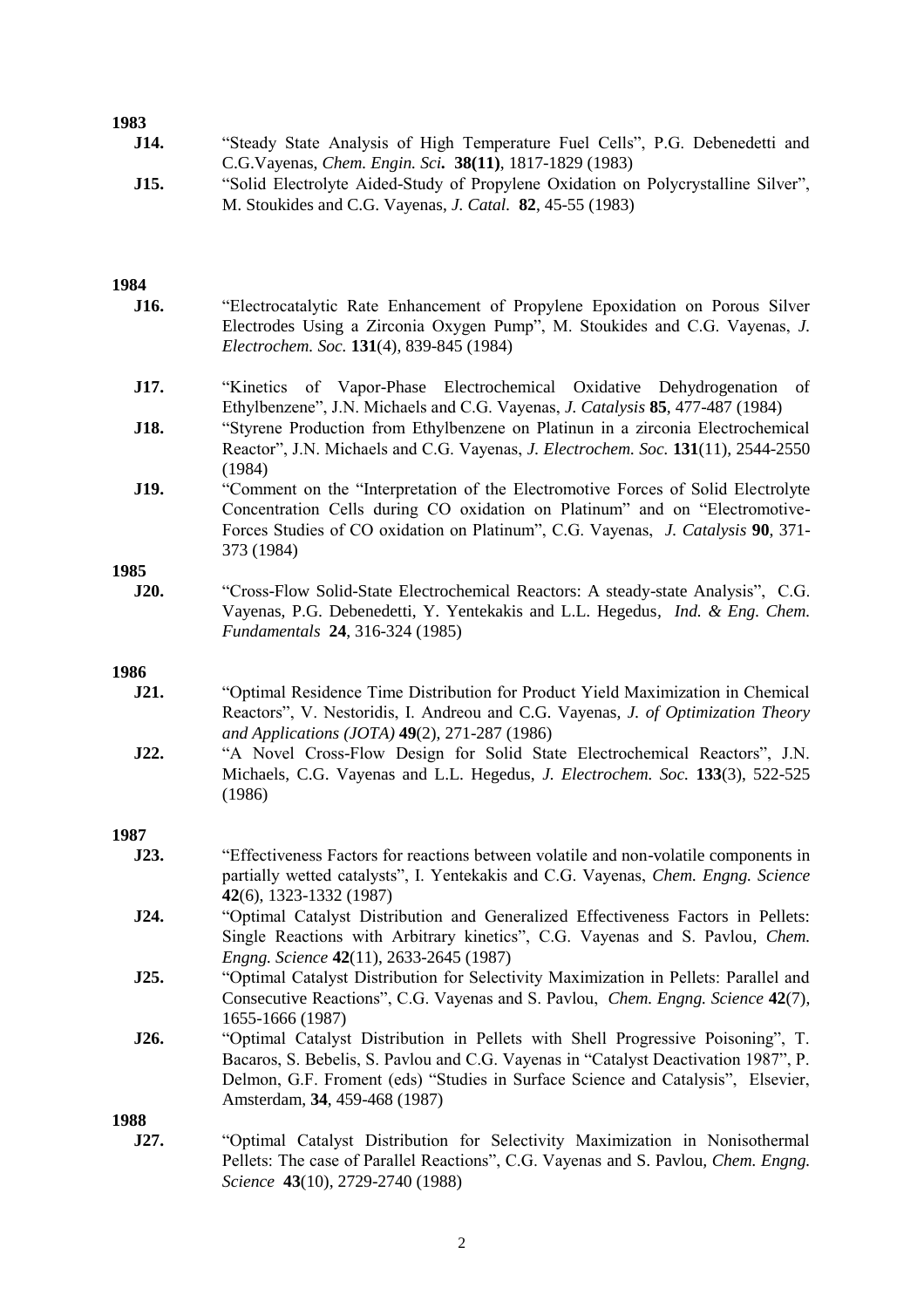| J28. | "Solid Electrolyte Aided Study of the Mechanism of CO oxidation on Polycrystalline<br>Platinum", I.V. Yentekakis, S. Neophytides and C.G. Vayenas, J. Catalysis<br>111,<br>152-169 (1988)                                                                                                          |
|------|----------------------------------------------------------------------------------------------------------------------------------------------------------------------------------------------------------------------------------------------------------------------------------------------------|
| J29. | "The Effect of Electrochemical $O^2$ Pumping on the Steady State and Oscillatory<br>Behavior of CO oxidation on Polycrystalline Pt", I.V. Yentekakis and C.G. Vayenas,<br>J. Catalysis 111, 170-188 (1988)                                                                                         |
| J30. | "Catalytic and Electrocatalytic Reactions in Solid Oxide Fuel Cells",<br>C.G. Vayenas, Solid State Ionics, Review Paper, 28-30, 1521-1539 (1988)                                                                                                                                                   |
| J31. | "Non-Faradaic Electrochemical Modification of Catalytic Activity", C.G. Vayenas, S.<br>Bebelis and S. Neophytides, J. Phys. Chem. 92, 5083-5085 (1988)                                                                                                                                             |
| J32. | "Mathematical Modelling of SLC Precalciners", S. Kolifetis and C.G. Vayenas, ZKG<br>(Zement-Kalk-Gypsum) International 41(11), 559-563 (1988)                                                                                                                                                      |
|      |                                                                                                                                                                                                                                                                                                    |
| 1989 |                                                                                                                                                                                                                                                                                                    |
| J33. | "Optimal Catalyst Distribution for Selectivity Maximization in Nonisothermal<br>Pellets: The Case of Consecutive Reactions", C.G. Vayenas, S. Pavlou and A.<br>Pappas, Chem. Engng. Science 44(1), 133-145 (1989)                                                                                  |
| J34. | "Non-Faradaic Electrochemical Modification of Catalytic Activity: 1. The case of<br>Ethylene Oxidation on Pt", S. Bebelis and C.G. Vayenas, J. Catalysis 118, 125-146<br>(1989)                                                                                                                    |
| J35. | "Non-Faradaic Electrochemical Modification of Catalytic Activity: 2. The case of<br>Methanol Dehydrogenation and Decomposition on Ag", S. Neophytides and C.G.<br>Vayenas, J. Catalysis 118, 147-163 (1989)                                                                                        |
| J36. | "Chemical Cogeneration in Solid Oxide Fuel Cells: The Oxidation of $H_2S$ to $SO_2$ ",<br>I.V. Yentekakis and C.G. Vayenas, J. Electrochem. Soc. 136, 996-1002 (1989)                                                                                                                              |
| J37. | "Feste Ionenleiter in der Heterogene Katalyse", H.-G. Lintz and C.G. Vayenas,<br>(review paper) Angewande Chemie 101(6), 725-732 (1989)                                                                                                                                                            |
| J38. | "Solid Ion Conductors in Heterogeneous Catalysis", H.-G. Lintz and C.G. Vayenas<br>(review paper) Angewandte Chemie Intern. Ed. in Engl. 28(6), 708-715 (1989)                                                                                                                                     |
| J39. | "In Situ High Temperature SERS on Ag Catalysts and Electrodes during Ethylene<br>Epoxidation", S. Boghosian, S. Bebelis, C.G. Vayenas and G.N. Papatheodorou, J.<br>Catal. 117, 561-565 (1989)                                                                                                     |
| J40. | "Non-Faradaic Electrochemical Modification of Catalytic Activity in Solid<br>Electrolyte Cells", C.G. Vayenas, S. Bebelis, S. Neophytides and I.V. Yentekakis,<br>Applied Physics (A) 49, 95-103 (1989)                                                                                            |
| J41. | "A Reaction Engineering Approach to the Problem of Concrete Carbonation",<br>V. Papadakis, C.G. Vayenas and M.N. Fardis, <i>AIChE J.</i> 35(10), 1639-1650 (1989)                                                                                                                                  |
| 1990 |                                                                                                                                                                                                                                                                                                    |
| J42. | "Chemical Cogeneration in Solid Electrolyte Cells: The Oxidation of $CH3OH$ to                                                                                                                                                                                                                     |
|      | H <sub>2</sub> CO", S. Neophytides and C.G. Vayenas, <i>J. Electrochem. Soc.</i> 137(3), 839-845<br>(1990)                                                                                                                                                                                         |
| J43. | "Optimal Catalyst Activity Profile in pellets with Shell-progressive Poisoning: The<br>case of fast linear kinetics", S. Pavlou and C.G. Vayenas, Chem. Engng. Science<br>$45(3)$ , 695-703 (1990)                                                                                                 |
| J44. | "Optimal Catalyst Activity Distribution for Selectivity Maximization in Triangular<br>Reaction Networks: Application to the cases of Oxidative Coupling of CH <sub>4</sub> and<br>Epoxidation of C <sub>2</sub> H <sub>4</sub> ", S. Pavlou and C.G. Vayenas, J. Catal. <b>122</b> , 389-405(1990) |
| J45. | "The Dependence of Catalytic Activity on Catalyst Work Function", C.G. Vayenas,<br>S. Bebelis and S. Ladas, <i>Nature</i> 343, 625-627 (1990)                                                                                                                                                      |
| TA   | "Non Foredaic Floctrochamical Modification of Catalytic Activity on Pt Mateley"                                                                                                                                                                                                                    |

**J46.** "Non-Faradaic Electrochemical Modification of Catalytic Activity on Pt Metals" C.G. Vayenas, S. Bebelis, I.V. Yentekakis, P. Tsiakaras and H. Karasali, *Plat. Met. Rev*. **34(3)**, 122-130 (1990)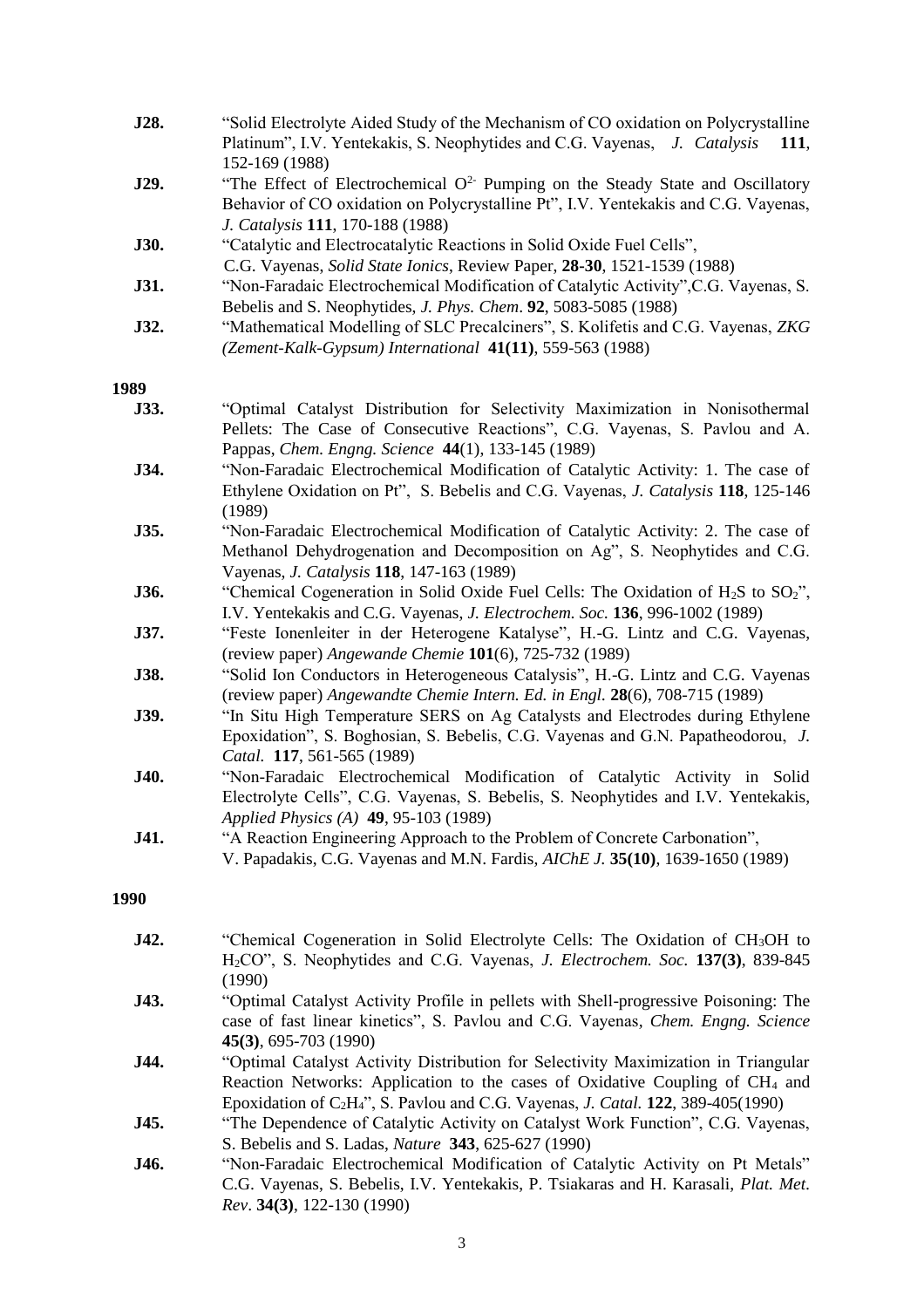| J47.        | "Non-Faradaic Electrochemical Modification of Catalytic Activity: Partial Oxidation<br>of C <sub>2</sub> H <sub>4</sub> on Ag and CH <sub>3</sub> OH on Pt", C.G. Vayenas, S. Bebelis and S. Neophytides in<br>"New Developments in Selective Oxidation" G. Centi and F. Trifiro Ed., "Studies in<br>Surface Science and Catalysis" 55, pp. 643-652, Elsevier, Amsterdam (1990) |
|-------------|---------------------------------------------------------------------------------------------------------------------------------------------------------------------------------------------------------------------------------------------------------------------------------------------------------------------------------------------------------------------------------|
| 1991        |                                                                                                                                                                                                                                                                                                                                                                                 |
| J48.        | "Non-Faradaic Electrochemical Modification of Catalytic Activity: 3. The Case of<br>Methanol Oxidation on Pt", C.G. Vayenas and S. Neophytides, J. Catalysis 127,<br>645-664 (1991)                                                                                                                                                                                             |
| J49.        | "Physical and Chemical Characteristics Affecting the Durability of Concretes", V.G.<br>Papadakis, M.N. Fardis and C.G. Vayenas, ACI Materials J. 88(2), 186-196 (1991)                                                                                                                                                                                                          |
| J50.        | "Experimental investigation and Mathematical modeling of the concrete carbonation<br>problem", V.G. Papadakis, C.G. Vayenas and M.N. Fardis, Chem. Engng. Sci. 46<br>$(5/6)$ , 1333-1338 (1991)                                                                                                                                                                                 |
| J51.        | "Oxidative Coupling of Methane over Yttria-doped Zirconia Solid Electrolyte", S.<br>Seimanides, P. Tsiakaras, X.E. Verykios and C.G. Vayenas, Appl. Catalysis 68, 41-<br>53 (1991)                                                                                                                                                                                              |
| J52.        | "Fundamental Modeling and Experimental Investigation of Concrete Carbonation",<br>V. Papadakis, C.G. Vayenas and M.N. Fardis, ACI Materials J. 88(4), 363-373<br>(1991)                                                                                                                                                                                                         |
| J53.        | "Non-Faradaic Electrochemical Modification of Catalytic Activity: 4. The use of<br>$\beta''$ -Al <sub>2</sub> O <sub>3</sub> as the solid electrolyte", C.G. Vayenas, S. Bebelis and S. Despotopoulou,<br>J. Catalysis 128, 415-435 (1991)                                                                                                                                      |
| J54.        | "Solid Electrolyte Cyclic Voltammetry for in situ Investigation of Catalyst Surfaces",<br>C.G. Vayenas, A. Ioannides and S. Bebelis, J. Catalysis 129, 67-87 (1991)                                                                                                                                                                                                             |
| J55.        | "Solid Electrolytes and Catalysis. Part 1: Chemical Cogeneration", C.G. Vayenas, S.<br>Bebelis and C. Kyriazis, Chemtech 21, 422-428 (1991)                                                                                                                                                                                                                                     |
| J56.        | "Solid Electrolytes and Catalysis. Part 2: Non-Faradaic Catalysis", C.G. Vayenas, S.<br>Bebelis and C. Kyriazis, Chemtech 21, 500-505 (1991)                                                                                                                                                                                                                                    |
| J57.        | "Comment on the "Optimal catalyst activity profiles in pellets-VIII. General<br>nonisothermal reacting systems with arbitrary kinetics", S. Pavlou, C.G. Vayenas<br>and G. Dassios, Chem. Eng. Science 46(12), 3327-3328 (1991)                                                                                                                                                 |
| J58.        | "Work Function Measurements on Catalyst Films subject to in-situ Electrochemical<br>Promotion", S. Ladas, S. Bebelis and C.G. Vayenas, Surface Science 251/252, 1062-<br>1069 (1991)                                                                                                                                                                                            |
| J59.        | "Solid Electrolytes for in situ Promotion of Catalyst Surfaces: The NEMCA effect",<br>C.G. Vayenas, S. Bebelis, I.V. Yentekakis, P. Tsiakaras, H. Karasali and Ch.<br>Karavasilis, <i>ISSI Letters</i> 2, 5-7 (1991)                                                                                                                                                            |
| <b>J60.</b> | "Kinetics of sulfation of Limestone and precalcined Limestone", D. Spartinos and<br>C.G. Vayenas, Chem. Eng. and Process. 30, 97-106 (1991)                                                                                                                                                                                                                                     |
| J61.        | "Catalytic and Electrocatalytic Reactions in Solid Electrolyte Cells: The NEMCA<br>effect" C.G. Vayenas, S. Bebelis, I.V. Yentekakis, P. Tsiakaras, H. Karasali and Ch.<br>Karavasilis, Materials Science Forum 76, 141-148 (1991)                                                                                                                                              |
| J62.        | "Work Function Measurements in Solid Electrolyte Cells: Dependence of Electrode<br>Work Function on Electrode Potential and Polarization". S. Bebelis and C.G.<br>Vayenas, Materials Science Forum 76, 221-224 (1991)                                                                                                                                                           |
| J63.        | "NEMCA: The Oxidation of CO on Pt", H. Karasali and C.G. Vayenas, Materials<br>Science Forum 76, 171-174 (1991)                                                                                                                                                                                                                                                                 |
| J64.        | "NEMCA: The Oxidation of CO on Ag", Ch. Karavasilis, S. Bebelis and C.G.<br>Vayenas, Materials Science Forum 76, 175-178 (1991)                                                                                                                                                                                                                                                 |
| J65.        | "NEMCA: Methane oxidation on Pt", P. Tsiakaras and C.G. Vayenas, Materials<br>Science Forum 76, 179-182 (1991)                                                                                                                                                                                                                                                                  |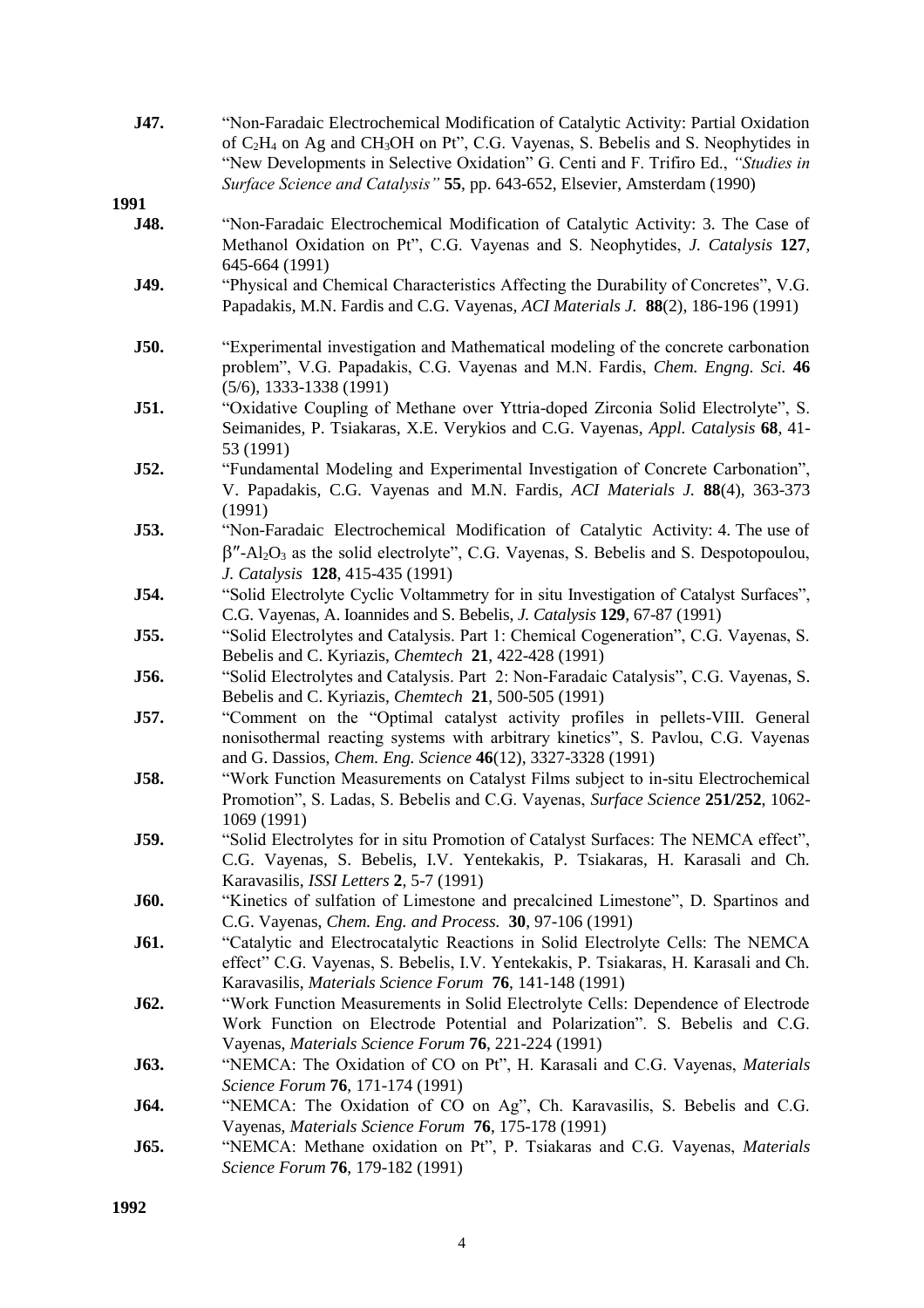| J66.        | "Non-Faradaic Electrochemical Modification of Catalytic Activity: A Status Report"<br>(Review Paper) C.G. Vayenas, S. Bebelis, I.V. Yentekakis and H.-G. Lintz, Catalysis                                                                                                                                                      |
|-------------|--------------------------------------------------------------------------------------------------------------------------------------------------------------------------------------------------------------------------------------------------------------------------------------------------------------------------------|
| J67.        | Today 11(3), 303-442 (1992)<br>Effect of Composition, Environmental Factors and cement line mortar coating,<br>on<br>Concrete Carbonation", V.G. Papadakis, M.N. Fardis and C.G. Vayenas, J.                                                                                                                                   |
| J68.        | Materials and Structures 25, 293-304 (1992)<br>"Hydration and Carbonation of Pozzolanic Cements", V.G. Papadakis, M.N. Fardis<br>and C.G. Vayenas, ACI Materials J. 89(3/4), 119-130 (1992)                                                                                                                                    |
| J69.        | "Non-Faradaic Electrochemical Modification of Catalytic Activity: The Work<br>Function of Electrodes in Solid Electrolyte Cells", C.G. Vayenas, S. Bebelis, I.V.<br>Yentekakis and S. Neophytides, Solid State Ionics 53-56, 97-110 (1992)                                                                                     |
| J70.        | "Non-Faradaic Electrochemical Modification of Catalytic Activity: 5. Oxygen<br>Chemisorption on Silver", S. Bebelis and C.G. Vayenas, J. Catal. 138, 570-587<br>(1992)                                                                                                                                                         |
| J71.        | "Non-Faradaic Electrochemical Modification of Catalytic Activity: 6. The<br>epoxidation of Ethylene on Ag/ZrO <sub>2</sub> (8mol%)Y <sub>2</sub> O <sub>3</sub> " S. Bebelis and C.G. Vayenas, J.<br>Catal. 138, 588-610 (1992)                                                                                                |
| 1993        |                                                                                                                                                                                                                                                                                                                                |
| J72.        | "Non-Faradaic Electrochemical Modification of Catalytic Activity: 7. The oxidation<br>of CH <sub>4</sub> on Pt" P. Tsiakaras and C.G. Vayenas, <i>J. Catalysis</i> 140, 53-70 (1993)                                                                                                                                           |
| J73.        | "Oxidative Coupling of CH <sub>4</sub> on Ag catalyst-electrodes deposited on $ZrO2(8mol)\%$<br>$Y_2O_3$ ", P. Tsiakaras and C.G. Vayenas, <i>J. Catalysis</i> <b>144</b> , 333-347 (1993)                                                                                                                                     |
| J74.        | "Electrochemical Modification of CH <sub>3</sub> OH oxidation selectivity and activity on a Pt<br>single-pellet catalytic reactor", C. Cavalca, G. Larsen, C.G. Vayenas and G. Haller,<br>J. Phys. Chem. 97, 6115-6119 (1993)                                                                                                  |
| J75.        | "In situ High Temperature SERS study of Oxygen adsorbed on Ag: Support and<br>Electrochemical Promotion Effects", D.I. Kondarides, G.N. Papatheodorou, C.G.<br>Vayenas and X.E. Verykios, Ber. Bunsenges. Phys. Chem. 97, 709-720 (1993)                                                                                       |
| J76.        | "Solid electrolytes for in situ promotion of catalyst surfaces: The NEMCA effect",<br>C.G. Vayenas, S. Bebelis, I.V. Yentekakis, P. Tsiakaras, H. Karasali and Ch.<br>Karavasilis in "New Frontiers in Catalysis", Guczi et al. (Eds.), Studies in Surface<br>Science and Catalysis, Elsevier, Amsterdam, 75, 2139-2142 (1993) |
| J77.        | "Ion spillover as the origin of the NEMCA effect" C.G. Vayenas, S. Bebelis, I.V.<br>Yentekakis, S. Neophytides and Jiang Yi, in T. Inui et al (Editors) New Aspects of<br>Spillover Effect in Catalysis" Studies in Surface Science and Catalysis 77, 111-117,<br>Elsevier Science Publishers (1993)                           |
| J78.        | "High Temperature cyclic voltammetry of Pt electrodes in solid electrolyte cells",<br>Jiang Yi, A. Kaloyannis and C.G. Vayenas, <i>Electrochimica Acta</i> 38(17), 2533-2539<br>(1993)                                                                                                                                         |
| J79.        | "The origin of Non-Faradaic Electrochemical Modification of Catalytic Activity", S.<br>Ladas, S. Kennou, S. Bebelis and C.G. Vayenas, J. Phys. Chem. 97,<br>8845-8847<br>(1993)                                                                                                                                                |
| 1994        |                                                                                                                                                                                                                                                                                                                                |
| <b>J80.</b> | "Non-Faradaic<br>Electrochemical<br>Modification of Catalytic<br>Solid<br>Activity:<br>Electrolytes as Active Catalyst Supports", C.G. Vayenas, S. Bebelis, I.V.<br>Yentekakis, Ch. Karavasilis and J. Yi, Solid State Ionics 72, 321-327 (1994).                                                                              |
| J81.        | "In situ controlled promotion of catalyst surfaces via NEMCA: The effect of Na on<br>the CO oxidation on Pt", I.V. Yentekakis, G. Moggridge, R.M. Lambert and C.G.<br>Vayenas, J. Catalysis 146, 292-305 (1994).                                                                                                               |
| J82.        | "Electrochemical promotion in catalysis: Non-Faradaic electrochemical modification<br>of catalytic activity", C.G. Vayenas, S. Ladas, S. Bebelis, I.V. Yentekakis, S.                                                                                                                                                          |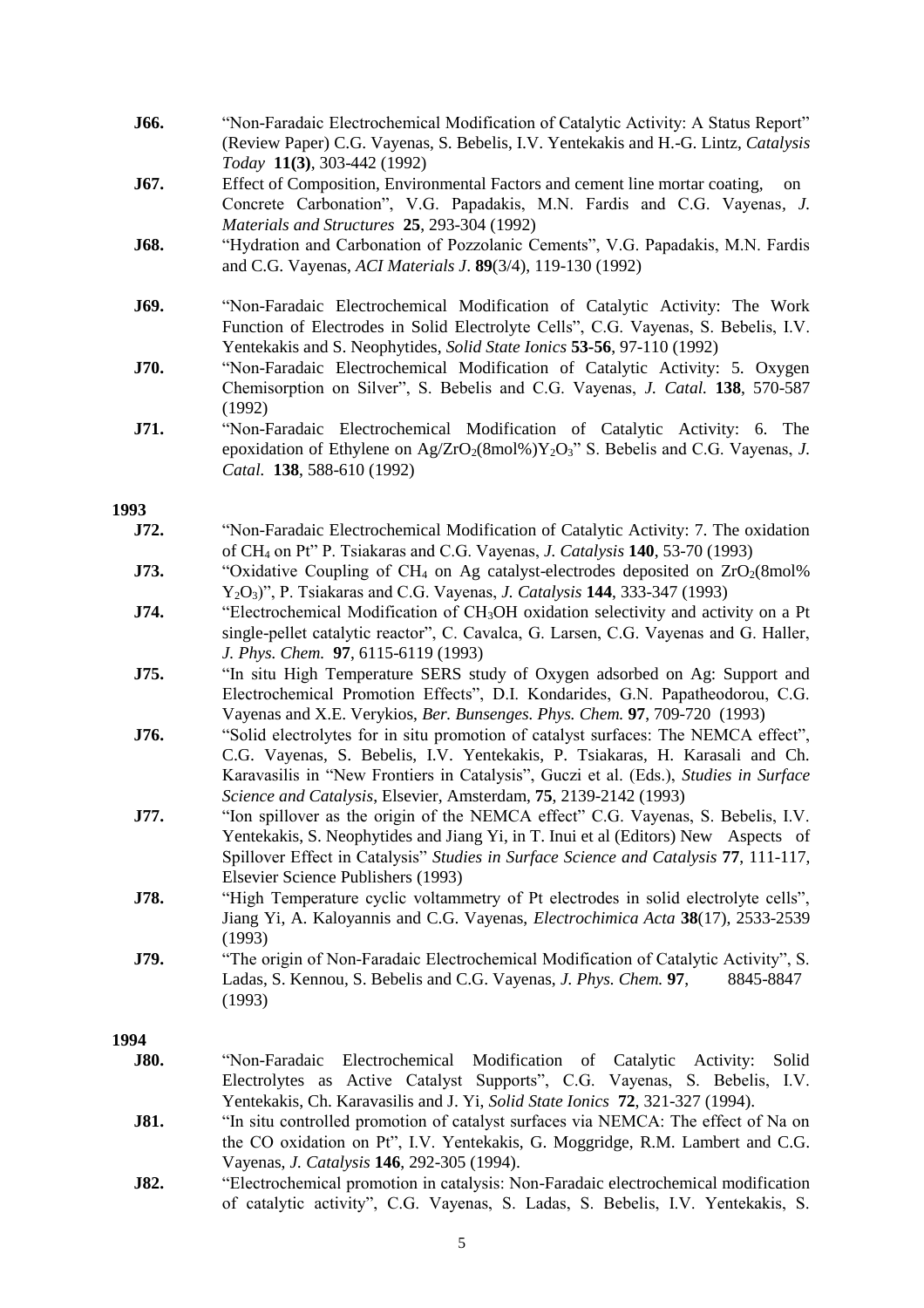|      | Neophytides, Jiang Yi, Ch. Karavasilis and C. Pliangos, <i>Electrochimica Acta</i><br>39(11/12), 1849-1855 (1994).                                                                                                                                                        |
|------|---------------------------------------------------------------------------------------------------------------------------------------------------------------------------------------------------------------------------------------------------------------------------|
| J83. | "Potential-programmed reduction: A new technique for investigating chemisorption<br>on catalysts supported on solid electrolytes", Jiang Yi, I.V. Yentekakis and C.G.<br>Vayenas, <i>J. Catalysis</i> 148, 240-251 (1994)                                                 |
| J84. | "In situ controlled promotion of Pt for CO oxidation via NEMCA using $CaF2$ as the<br>solid electrolyte", I.V. Yentekakis and C.G. Vayenas, J. Catalysis 149, 238-242<br>(1994)                                                                                           |
| J85. | "Methane to Ethylene with 85% Yield in a Gas-Recycle Electrocatalytic Reactor-<br>separator", Y. Jiang, I.V. Yentekakis and C.G. Vayenas, Science 264, 1563-1566,<br>(1994)                                                                                               |
| J86. | "Electrochemical Enhancement of a Catalytic Reaction in Aqueous Solution", S.<br>Neophytides, D. Tsiplakides, M. Jaksic, P. Stonehart and C.G. Vayenas, Nature 370,<br>45-47, (1994)                                                                                      |
| 1995 |                                                                                                                                                                                                                                                                           |
| J87. | "Non-Faradaic Electrochemical Modification of Catalytic Activity: 8. Rh-catalyzed<br>C <sub>2</sub> H <sub>4</sub> oxidation", C. Pliangos, I.V. Yentekakis, X.E. Verykios and C.G. Vayenas, J.<br>Catalysis 154, 124-136 (1995)                                          |
| J88. | "Electrochemical Promotion of IrO catalyst for the gas phase combustion of<br>ethylene" E. Varkaraki, J. Nicole, E. Plattner, Ch. Comninellis and C.G. Vayenas, J.<br>Appl. Electrochemistry 25, 978-981 (1995)                                                           |
| J89. | "Electrochemical Promotion in Emission Control Catalysis", R.M. Lambert,<br>I.R.Harkness, I.V. Yentekakis and C.G. Vayenas, <i>Ionics</i> 1, 29-32 (1995)                                                                                                                 |
| J90. | "The effect of Catalyst-Electrode Potential and Work Function on the Chemisorptive<br>Bond of Oxygen on Pt interfaced with YSZ", S.G. Neophytides and C.G. Vayenas,<br>Ionics 1, 80-84 (1995).                                                                            |
| J91. | "Selectivity Maximization of Ethylene Epoxidation via NEMCA with Zirconia and $\beta$<br>"-Al <sub>2</sub> O <sub>3</sub> Solid Electrolytes", Ch. Karavasilis, S. Bebelis and C.G. Vayenas, <i>Ionics</i> 1,<br>85-91 (1995)                                             |
| J92. | "In situ controlled Promotion of Catalyst Surfaces via Solid Electrolytes: Ethylene<br>Oxidation on Rh and Propylene Oxidation on Pt", A. Kaloyannis, C. Pliangos, I.V.<br>Yentekakis and C.G. Vayenas, <i>Ionics</i> 1, 159-164 (1995)                                   |
| J93. | "Support and NEMCA-induced Promotional Effects on the Activity of Automotive<br>Exhaust Catalysts" I.V. Yentekakis, C.A. Pliangos, V.G. Papadakis, X.E. Verykios<br>and C.G. Vayenas in A. Frennet and J.-M. Bastin (eds.) Catalysis and Automotive                       |
| J94. | Pollution Control III, Studies in Surface Science and Catalysis 96, 375-385 (1995)<br>"TPD and Cyclic Voltammetric Investigation of the Origin of Electrochemical<br>Promotion in Catalysis", S.G. Neophytides and C.G. Vayenas, J. Phys. Chem. 99,<br>17063-17067 (1995) |
| J95. | "In situ Controlled Promotion of Catalyst Surfaces via Solid Electrolytes: The<br>NEMCA effect", C.G. Vayenas, I.V. Yentekakis, S.I. Bebelis and S.G. Neophytides,<br>Ber. Bunsenges, Phys. Chem. 99(11), 1393-1401 (1995)                                                |
| J96. | "Ethylene Production from Methane in a Gas Recycle Electrocatalytic Reactor<br>Separator", I.V. Yentekakis, Y. Jiang, M. Makri and C.G. Vayenas, Ionics 1, 286-<br>291 (1995)                                                                                             |
| J97. | "Electrochemical Promotion of Catalyst Surfaces Deposited on Ionic and Mixed<br>Conductors", A.C. Kaloyannis, C.A. Pliangos, D.T. Tsiplakides, I.V. Yentekakis,<br>S.G. Neophytides, S. Bebelis and C.G. Vayenas, <i>Ionics</i> 1, 414-420 (1995)                         |
| J98. | "Catalysis, Electrocatalysis and Electrochemical Promotion of the Steam Reforming<br>of Methane over Ni Film and Ni-YSZ cermet Anodes", I.V. Yentekakis, Y. Jiang, S.<br>Neophytides, S. Bebelis and C.G. Vayenas, <i>Ionics</i> 1, 491-498 (1995)                        |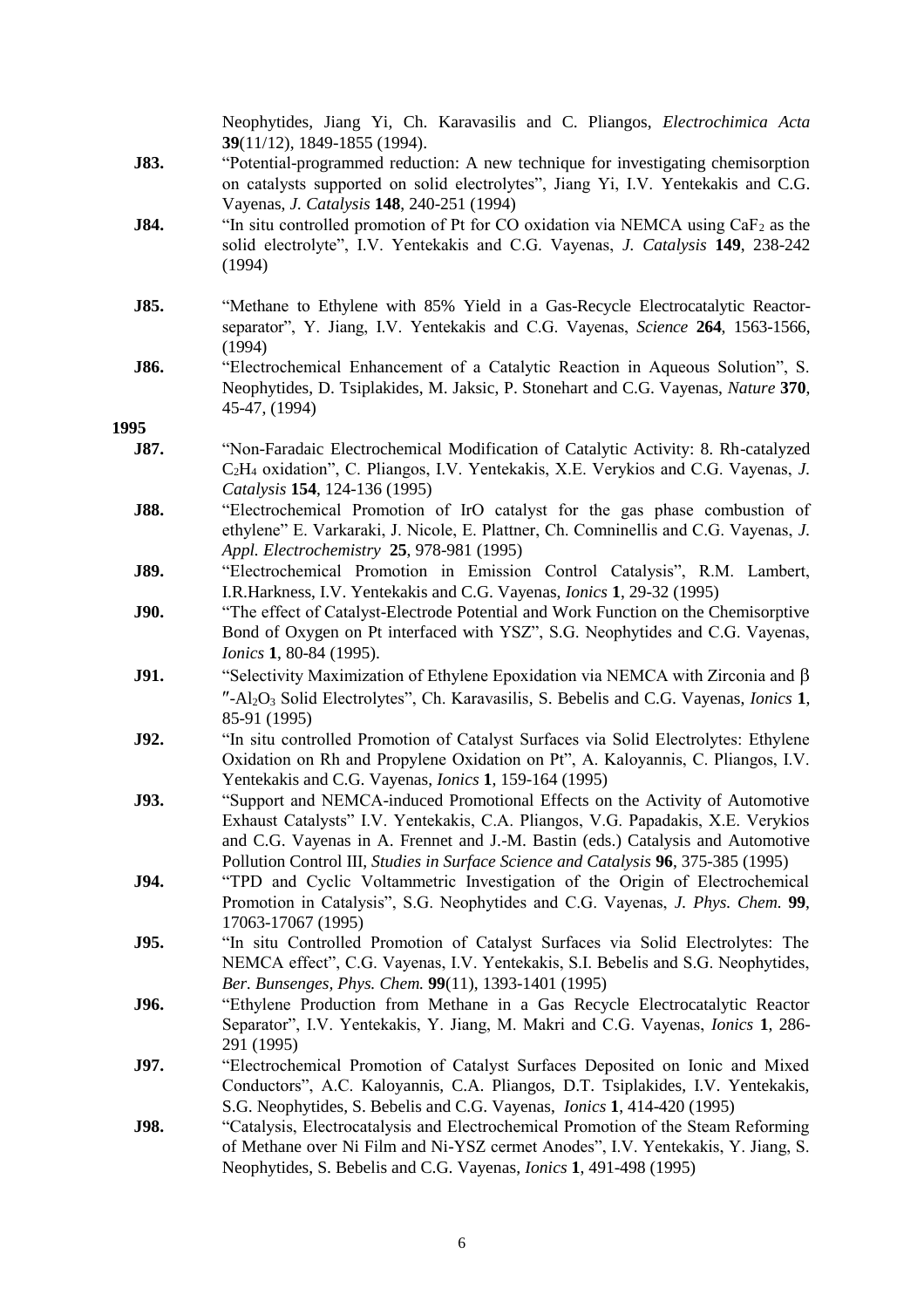| J99. | "Electrochemical Promotion of NO reduction by CO and by Propene", A. Palermo,           |
|------|-----------------------------------------------------------------------------------------|
|      | M.S. Tikhov, N.C. Filkin, R.M. Lambert, I.V. Yentekakis and C.G. Vayenas, <i>Ionics</i> |
|      | $1.366 - 372(1995)$                                                                     |

- **J100.** "The Electrochemical Activation of Catalysis», C.G. Vayenas, M.M. Jaksic, S. Bebelis and S.G. Neophytides in *"Modern Aspects of Electrochemistry"* **29**, 57-202 (1995)
- **J101.** "Ethylene Production from Methane in a Gas Recycle Electrocatalytic Reactor Separator", I.V. Yentekakis, Y. Jiang, M. Makri and C.G. Vayenas, *Ionics* **1**, 286- 291 (1995).

| J102. | "Ethylene oxidation over Platinum: In situ electrochemical promotion using $\beta$ "-<br>$Al_2O_3$ and studies with a Pt(111)/Na model catalyst", I.R. Harkness, C. Hardacre,<br>R.M. Lambert, I.V. Yentekakis and C.G. Vayenas, J. Catalysis 160, 19-26 (1996)                                |
|-------|------------------------------------------------------------------------------------------------------------------------------------------------------------------------------------------------------------------------------------------------------------------------------------------------|
| J103. | "Physicochemical processes and mathematical modelling of Concrete Chlorination",<br>V.G. Papadakis, M. Fardis and C.G. Vayenas, <i>Chem. Eng. Sci.</i> 51, 505-513 (1996)                                                                                                                      |
| J104. | "Non-Faradaic Electrochemical Modification of Catalytic Activity: 9. Ethylene<br>oxidation on Pt deposited on TiO <sub>2</sub> ", C. Pliangos, I.V. Yentekakis, S. Ladas and C.G.<br>Vayenas, <i>J. Catalysis</i> 159, 189-203 (1996)                                                          |
| J105. | "Non-Faradaic Electrochemical Modification of Catalytic Activity: 10. Ethylene<br>epoxidation on Ag deposited on stabilized $ZrO2$ in presence of chlorine moderators",<br>Ch. Karavasilis, S. Bebelis and C.G. Vayenas, J. Catalysis 160, 190-204 (1996)                                      |
| J106. | "In situ Controlled Promotion of Catalyst Surfaces via NEMCA: The effect of Na on<br>the Ag-catalyzed Ethylene Epoxidation in the Presence of Chlorine Moderators", Ch.<br>Karavassilis, S.Bebelis and C.G. Vayenas, J. Catal. 160, 205-213 (1996)                                             |
| J107. | "Electrochemical promotion by Na of the Platinum catalyzed reaction between CO<br>and NO", A. Palermo, R.M. Lambert, I.R. Harkness, I.V. Yentekakis, O. Mar'ina<br>and C.G. Vayenas, J. Catal. 161, 471-479 (1996)                                                                             |
| J108. | "Non-Faradaic Electrochemical Modification of the Catalytic Activity of Pt for $H_2$<br>Oxidation in Aqueous Alkaline Media", S.G. Neophytides, D. Tsiplakides, P.<br>Stonehart, M.M. Jaksic and C.G. Vayenas, J. Phys. Chem. 100, 14803-14814 (1996)                                          |
| J109. | "Development of high performance, Pd-based, three-way catalysts", V.G. Papadakis,<br>C.A. Pliangos, I.V. Yentekakis, X.E. Verykios and C.G. Vayenas, Catalysis Today<br>29, 71-75 (1996)                                                                                                       |
| J110. | "In situ controlled promotion of catalyst surfaces: Non-Faradaic Electrochemical<br>Modification of Catalytic Activity", S.G. Neophytides, S. Bebelis, I.V. Yentekakis,<br>Y. Jiang, C. Pliangos, Ch. Karavassilis, S. Ladas and C.G. Vayenas, Kinetics and<br>Catalysis 37(5), 666-675 (1996) |
| J111. | "Atomic resolution STM imaging of Electrochemically Controlled Reversible<br>Promoter Dosing of Catalysts", M. Makri, S. Bebelis, C.G. Vayenas, K. Besocke and<br>C. Cavalca, Surf. Science 369, 351-359 (1996)                                                                                |
| J112. | "Electrochemical Promotion: Electrochemistry can activate catalysis", C.G.<br>Vayenas, <i>Interface</i> 3(4) (winter), 34-37 (1996)                                                                                                                                                            |
| J113. | "Electrochemical Promotion of the NO reduction by $C_2H_4$ on Pt/YSZ and by CO on<br>Pd/YSZ", M. Marwood, A. Kaloyannis and C.G. Vayenas, <i>Ionics</i> 2, 302-311 (1996)                                                                                                                      |
| J114. | "Non-Faradaic Electrochemical Modification of the Catalytic Activity of Pt using a<br>$CaZr_{0.9}In_{0.1}O_{3-a}$ Proton Conductor", M. Makri, A. Buekenhoudt, J. Luyten and C.G.<br>Vayenas, <i>Ionics</i> 2, 282-288 (1996)                                                                  |
| J115. | "Atomic Resolution Scanning Tunneling Microscopy Imaging of Pt Electrodes<br>Interfaced with $\beta''$ -Al <sub>2</sub> O <sub>3</sub> ", M. Makri, C.G. Vayenas, S. Bebelis, K.H. Besocke and C.<br>Cavalca, <i>Ionics</i> 2, 248-253 (1996)                                                  |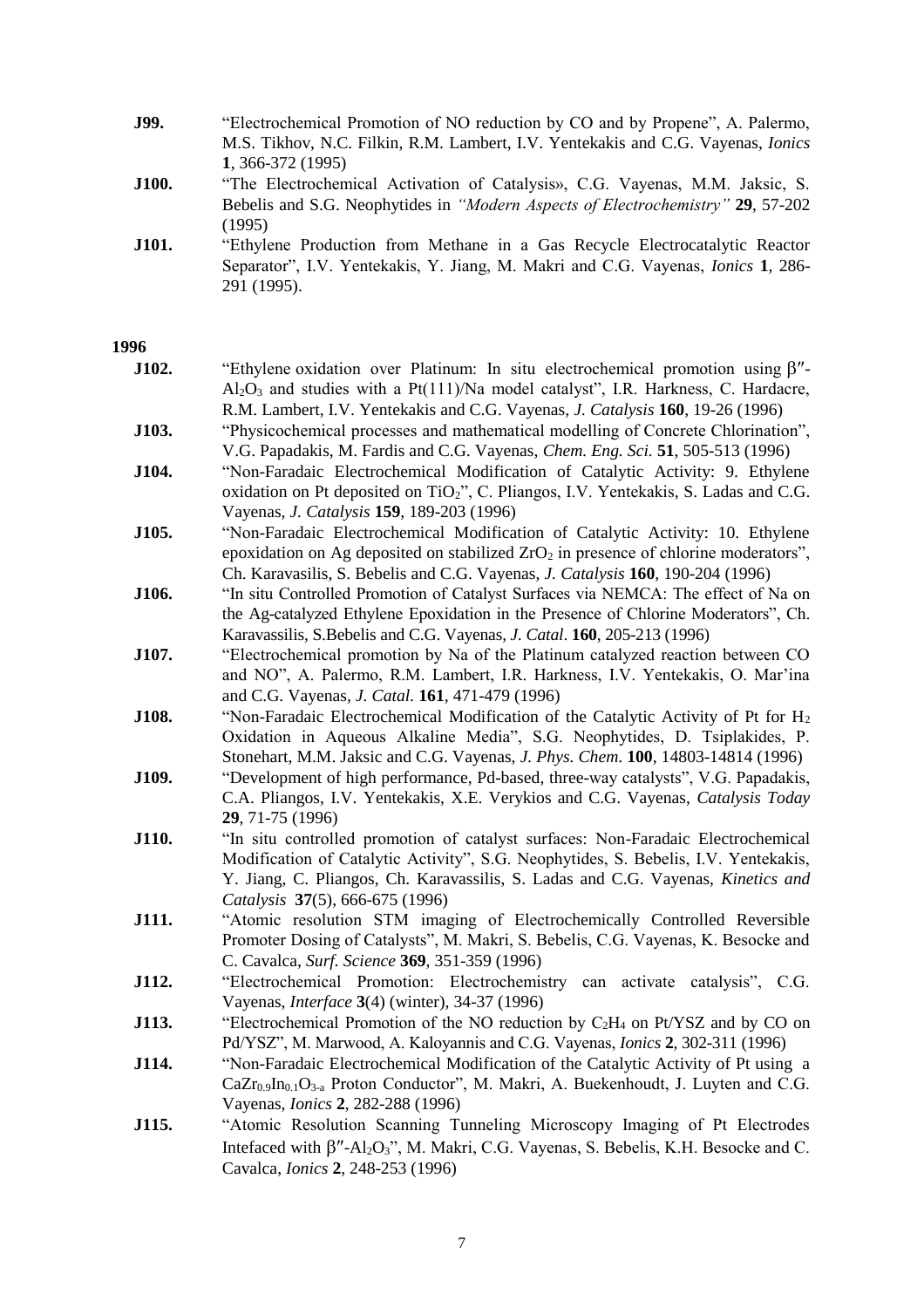| J116.        | "Oxidative Coupling of Methane to Ethylene with 85% Yield in a Gas Recycle                    |
|--------------|-----------------------------------------------------------------------------------------------|
|              | Electrocatalytic or catalytic Reactor-Separator", M. Makri, Y. Jiang, I.V. Yentekakis         |
|              | and C.G. Vayenas, <i>Studies in Surface Science and Catalysis</i> <b>101</b> , 387-396 (1996) |
| <b>J117.</b> | "Electrochemical Promotion of NO Reduction by CO and by Propene", A. Palermo,                 |
|              | M.S. Tikhov, N.C. Filkin, R.M. Lambert, I.V. Yentekakis and C.G. Vayenas, <i>Studies</i>      |
|              | in Surface Science and Catalysis 101, 513-522 (1996)                                          |

**J118.** "Quantum-Chemical Study of Electrochemical Promotion in Catalysis", G. Pacchioni, F. Illas, S. Neophytides and C.G. Vayenas, *J. Phys. Chem.* **100**, 16653- 16661 (1996)

- **J119.** "Electrochemical Promotion", C.G. Vayenas and S. Bebelis, *Solid State Ionics* **94**, 267-277 (1997)
- **J120.** "Electrochemical Promotion of the Catalytic Reduction of NO by CO on Palladium", M. Marwood and C.G. Vayenas, *J. Catal.* **170**, 275-285 (1997)
- **J121.** "Non-faradaic Electrochemical Modification of Catalytic Activity (NEMCA) of Pt Black Electrodes Deposited on Nafion 117 Solid Polymer Electrolyte", D. Tsiplakides, S. Neophytides, O. Enea, M.M. Jaksic and C.G. Vayenas, *J. Electrochem. Soc.* **144**(6), 2072-2088 (1997)
- **J122.** "In situ controlled Promotion of Catalyst Surfaces via NEMCA: The effect of Na on the Pt-catalyzed NO Reduction by H2", O.A. Marina, I.V. Yentekakis, C.G. Vayenas, A. Palermo and R.M. Lambert, *J. Catalysis* **166**, 218-228 (1997)
- **J123.** "The promotional effect of Na on the NO reduction by CO on supported Pt, Pd and Rh catalysts", F.A. Alexandrou, V.G. Papadakis, X.E. Verykios and C.G. Vayenas, *Proc. 4th Intnl. Congress on Catalysis and Automotive Pollution Control,* Vol. **2**, pp. 1-16 (1997).
- **J124.** "Electrochemical Promotion of Electrochemically isolated Pt catalysts on Stabilized Zirconia", M. Marwood and C.G. Vayenas, *J. Catalysis* **168**, 538-542 (1997)
- **J125.** "Non-Faradaic Electrochemical Modification of Catalytic Activity. 11. Ethane Oxidation on Pt", A. Kaloyannis and C.G. Vayenas, *J. Catalysis* **171**, 148-159 (1997)
- **J126.** "Direct STM, XPS and TPD observation of spillover phenomena over mm distances on metal catalyst films interfaced with solid electrolytes", C.G. Vayenas, R.M Lambert, S. Ladas, S. Bebelis, S. Neophytides, M.S. Tikhov, N.C. Filkin, M. Makri, D. Tsiplakides, C. Cavalca and K. Besocke, *Studies in Surface Science and Catalysis* **112**, 39-47 (1997).
- **J127.** "In situ electrochemically controlled promotion of complete and partial oxidation catalysts", C.G. Vayenas and S Bebelis, *Studies in Surface Science and Catalysis* **110**, 77-92 (1997)
- **J128.** "Oxidative Coupling of Methane to Ethylene with 85-percent yield in a Gas Recycle Electrocatalytic or Catalytic Reactor Separator" I.V. Yentekakis, Y. Jiang, M. Makri and C.G. Vayenas, *Studies in Surface Science and Catalysis* **107**, 307-312 (1997)
- **J129.** "Hydrotreatment of Spent Lube Oil Catalysts and Reactor Performances" C. Yiokari, S. Morphi, A. Siokou, F. Satra, S. Bebelis, C.G. Vayenas, C. Karavasilis, G. Deligiorgis, *Studies in Surface Science and Catalysis* **106**, 323-331 (1997)
- **J130.** "Support-induced promotional effects on the activity of automotive exhaust catalysts 1. The case of oxidation of light hydrocarbons  $(C_2H_4)$ ", C. Pliangos, I.V. Yentekakis, V.G. Papadakis, C.G. Vayenas and X.E. Verykios., *App. Catalysis B: Environmental* **14**, 161-173 (1997)
- **J131.** "Non-Faradaic Electrochemical Modification of Catalytic Activity", C.G. Vayenas, *Elektrochemische Verfahrenstechnik (GDCh-Monographie)* **9**, 27-36 (1997)
- **J132.** "Oxidative Coupling of Methane in a Solid Oxide Fuel Cell Reactor" Y. Jiang, I.V. Yentekakis, M. Makri and C.G. Vayenas, *Electrochemical Proceedings*, (U. Stimming, S.C. Singhal, H. Tagawa and W. Lehnert, Eds), **97**(18), 235-243 (1997)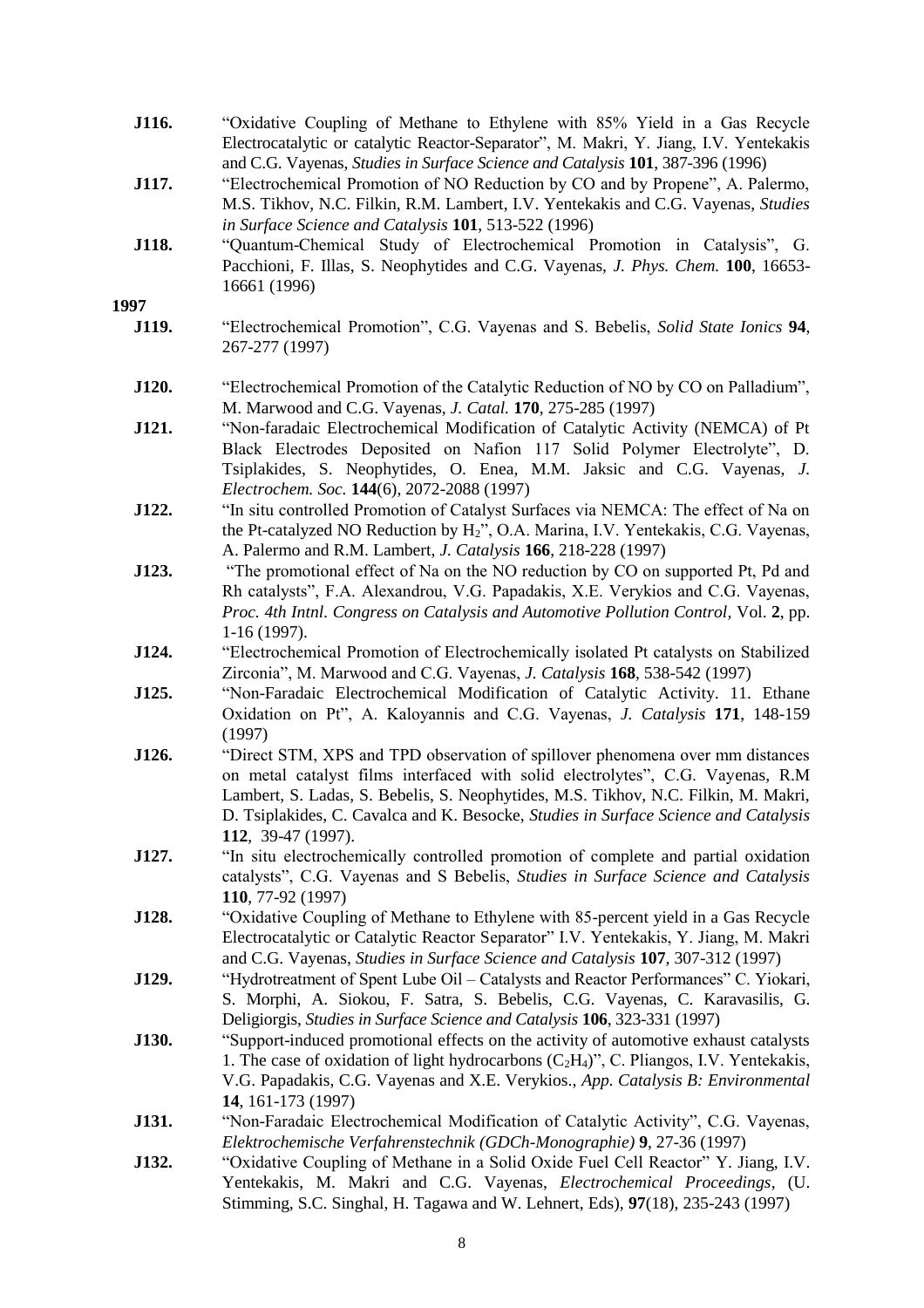| J133. | "Thermal Desorption Study of Oxygen Adsorption on Pt, Ag and Au films Deposited<br>on YSZ", D. Tsiplakides, S. Neophytides and C.G. Vayenas, <i>Ionics</i> 3, 201-208<br>(1997).                                                                             |
|-------|--------------------------------------------------------------------------------------------------------------------------------------------------------------------------------------------------------------------------------------------------------------|
| J134. | "Electrochemical Promotion of NH <sub>3</sub> decomposition on Fe using H <sup>+</sup> , Na <sup>+</sup> and K <sup>+</sup><br>conductors", G. Pitselis, P. Petrolekas and C.G. Vayenas, <i>Ionics</i> 3, 110-117 (1997)                                     |
| 1998  |                                                                                                                                                                                                                                                              |
| J135. | "Electrochemical Promotion of Pt catalyst dispersed on Au electrodes deposited on<br>Stabilized Zirconia", M. Marwood and C.G. Vayenas, J. Catal. 178, 429-440 (1998)                                                                                        |
| J136. | "Unsteady state operation of catalytic particles with constant and periodically<br>changing degree of external wetting", C. Kouris, S. Neophytides, C.G. Vayenas and<br>J. Tsamopoulos, Chem. Eng. Sci. 53, 3129-3142 (1998)                                 |
| J137. | "Electrochemical promotion of Ethylene Oxidation on Pt Catalyst Films deposited<br>on CeO <sub>2</sub> ", P.D. Petrolekas, S. Balomenou and C.G. Vayenas, J. Electrochem. Soc.<br>145(4), 1202-1206 (1998)                                                   |
| J138. | "Electrochemical promotion of Pt catalyst-electrodes deposited on $Na_3Zr_2Si_2PO_{12}$<br>during Ethylene Oxidation", P.D. Petrolekas, S. Brosda and C.G. Vayenas, J.<br>Electrochem. Soc. 145(4), 1469-1477 (1998)                                         |
| J139. | "Work function and catalytic activity measurements of an IrO <sub>2</sub> film deposited on<br>YSZ subjected to in situ electrochemical promotion", D. Tsiplakides, J. Nicole, C.G.<br>Vayenas and Ch. Comninellis, J. Electrochem. Soc. 145, 905-908 (1998) |
| J140. | "Temperature-Programmed Desorption of Oxygen from Pt films Interfaced with<br>Y <sub>2</sub> O <sub>3</sub> -Doped ZrO <sub>2</sub> ", S.G. Neophytides, D. Tsiplakides, and C.G. Vayenas, J. Catal.<br>178, 414-428 (1998).                                 |
| J141. | "Electrochemical Promotion of CH <sub>4</sub> oxidation on Pd", A. Giannikos, A.P. Frantzis,<br>C. Pliangos, S. Bebelis, and C. G. Vayenas, <i>Ionics</i> 4, 53-60 (1998).                                                                                   |
| J142. | "Electrochemical Promotion of Pd for the hydrogenation of $C_2H_2$ ", A. Giannikos, P.<br>Petrolekas, C. Pliangos, A. Frenzel, C.G. Vayenas and H. Pütter, <i>Ionics</i> 4, 161-169<br>(1998).                                                               |
| J143. | "Electrochemical Promotion of Electronically Isolated and Dispersed Pt catalysts",<br>M. Marwood, S. Balomenou, A. Tsiliras, C.A. Cavalca, C. Pliangos and C.G.<br>Vayenas, <i>Ionics</i> 4, 207-214 (1998).                                                 |
| 1999  |                                                                                                                                                                                                                                                              |
| J144. | "Non-Faradaic electrochemical modification of catalytic activity. 12: Propylene<br>oxidation on Pt, A. Kaloyannis and C.G. Vayenas, J. Catalysis 182, 37-47 (1999).                                                                                          |
| J145. | "An X-ray photoelectron spectroscopy study of zirconia-supported Mo and Ni-Mo<br>hydrodesulfurization catalysts", D. Sotiropoulou, C. Yiokari, C.G. Vayenas, S.<br>Ladas, Applied Catalysis A: General 183, 15-22 (1999)                                     |
| J146. | "Temperature Programmed Desorption of Oxygen from Ag films interfaced with<br>Y <sub>2</sub> O <sub>3</sub> -doped ZrO <sub>2</sub> , D. Tsiplakides and C.G. Vayenas, J. Catalysis 185, 237-251<br>(1999)                                                   |
| J147. | Electrochemical Promotion of heterogeneous catalysis, C.G. Vayenas and S. Bebelis,<br>Catalysis Today 51, 581-594 (1999).                                                                                                                                    |
| 2000  |                                                                                                                                                                                                                                                              |
| J148. | "Electrochemical activation of catalytic reactions using anionic, cationic and mixed<br>conductors", S. Bebelis, M. Makri, A. Buekenhoudt, J. Luyten, S. Brosda, P.<br>Petrolekas, C. Pliangos and C.G. Vayenas, Solid State Ionics 129, 33-46 (2000).       |
| J149. | "Electrochemical Promotion of NO reduction by C <sub>3</sub> H <sub>6</sub> on Rh/YSZ catalyst-<br>electrodes", C. Pliangos, C. Raptis, Th Badas and C.G. Vayenas, Solid State Ionics<br>136-137, 767-773 (2000).                                            |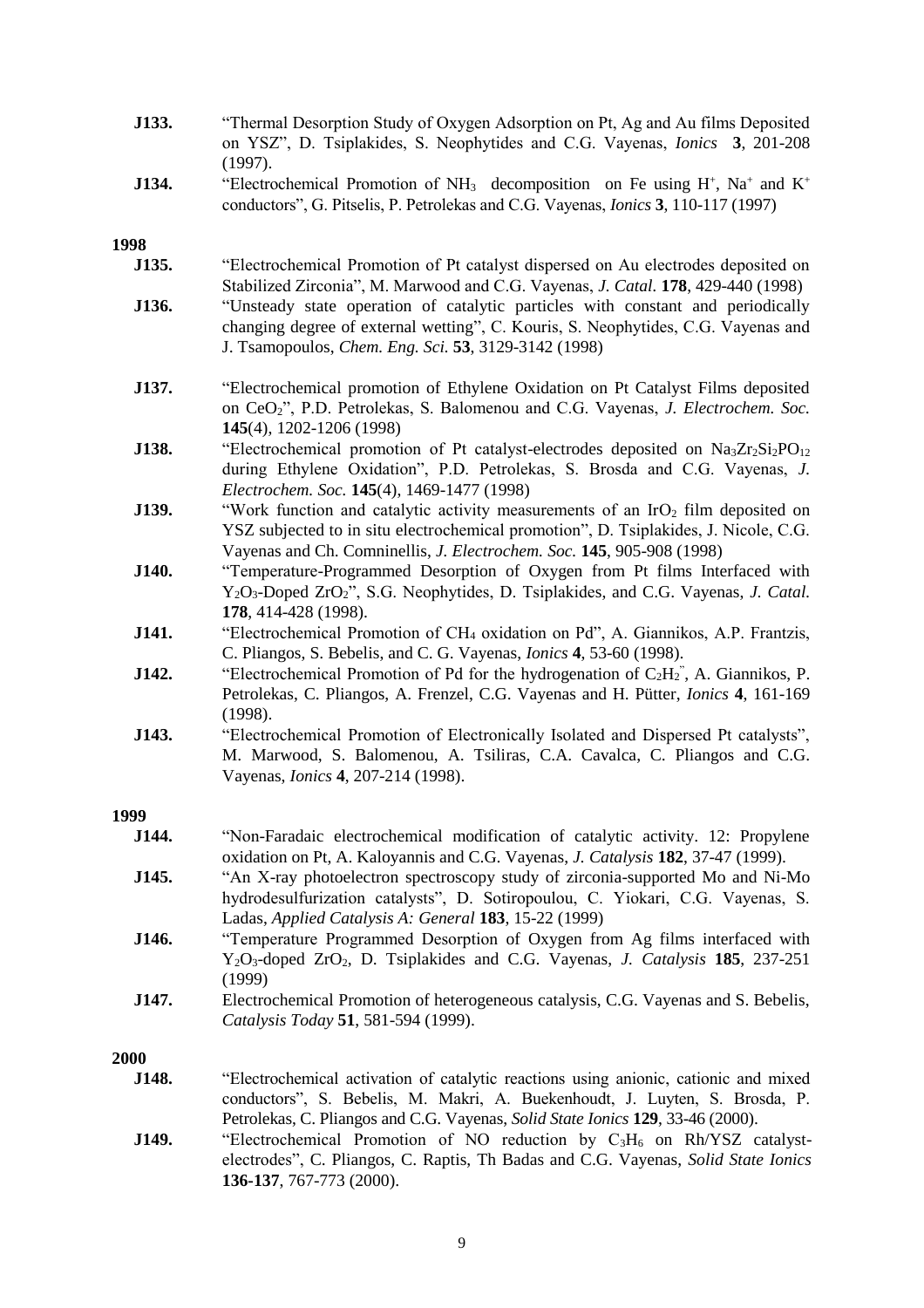- **J150.** "Investigation of Electrochemical Promotion using temperature-programmed desorption and work function measurements", D. Tsiplakides, S. Neophytides and C.G. Vayenas, *Solid State Ionics* **136-137**, 839-847 (2000).
- **J151.** "Electrochemical Promotion of Pd, Fe and distributed Pt catalyst-electrodes", S. Balomenou, G. Pitselis, D. Polydoros, A. Giannikos, A. Vradis, A. Frenzel, C. Pliangos, H. Pütter and C.G. Vayenas, *Solid State Ionics* **136-137,** 857-862 (2000).
- **J152.** "The electrochemical promotion of ethylene and propylene oxidation on Pt deposited on Yttria-Titania-Zirconia", P. Beatrice, C. Pliangos, W.L. Worrell and C.G. Vayenas, *Solid State Ionics* **136-137**, 833-837 (2000).
- **J153.** "Electrochemical Promotion (NEMCA) of CH<sub>4</sub> and C<sub>2</sub>H<sub>4</sub> oxidation on Pd/YSZ and investigation of the origin of NEMCA via AC impedance spectroscopy", A.D. Frantzis, S. Bebelis and C.G. Vayenas, *Solid State Ionics* **136-137**, 863-872 (2000).
- **J154.** "Electrochemical Promotion of a Classically Promoted Rh catalyst for the Reduction of NO", C. Pliangos, C. Raptis, Th. Badas, D. Tsiplakides and C.G. Vayenas, *Electrochimica Acta* **46**, 331-339 (2000).
- **J155.** "Electrochemical Promotion of NO Reduction by C<sub>3</sub>H<sub>6</sub> and CO on Rh/YSZ catalystelectrode", C. Pliangos, C. Raptis, Th. Badas and C.G. Vayenas, *Ionics* **6**, 119-126 (2000).
- **J156.** "Electrochemical Promotion of NO Reduction by C<sub>3</sub>H<sub>6</sub> on Rh/YSZ catalyst electrodes and investigation of the origin of the promoting action using TPD and WF measurements", C. Raptis, Th. Badas, D. Tsiplakides, C. Pliangos and C.G. Vayenas, *Stud. Surf. Sci. Catal.* **130**, 1283-1288 (2000)
- **J157.** "High-Pressure Electrochemical Promotion of Ammonia Synthesis over an Industrial Iron Catalyst", C.G. Yiokari, G.E. Pitselis, D.G. Polydoros, A.D. Katsaounis and C.G. Vayenas, *J. Phys. Chem.* **104**, 10600-10602 (2000).
- **J158.** "On the work function of the gas exposed electrode surfaces in solid state electrochemistry", C.G. Vayenas, *J. Electroanalytical Chemistry* **486**, 85-90 (2000).
- **J159.** "On the work function of the gas-exposed electrode surfaces in solid state electrolyte cells", C.G. Vayenas and D. Tsiplakides, *Surf. Sci.* **467**, 23-34 (2000).

- **J160.** "Characterization of hydrotreating catalysts using the principal component analysis", N. Pasadakis, C. Yiokari, N. Varotsis and C. Vayenas, *Applied Catalysis A: General,*  **207**, 333-341 (2001).
- **J161. "**Electrode work function and absolute potential scale in solid state electrochemistry", D. Tsiplakides and C.G. Vayenas, *J. Electrochemical Soc.*, **148**(5), E189-E202 (2001).
- **J162.** "Partial oxidation of methane to formaldehyde with 50% yield in a continuous recycle reactor separator (CRRS)", I.C. Bafas, I.E. Constantinou, C.G. Vayenas, *Chem. Engng. J.,* **82**, 109-115 (2001).
- **J163.** "Mathematical modeling of Electrochemical Promotion and of Metal-Support Interactions"*(Paper dedicated to Professor Jimmy Wei on the occasion of his 70th birthday),* C.G. Vayenas and G.E. Pitselis, *Industrial & Engineering Chemistry Research*, **40**(20), 4209-4215 (2001).
- **J164**. "Temperature Programmed Oxygen Desorption of the Perovskites Series  $Ln_{0.65}Sr_{0.3}Mn_{0.8}Co_{0.2}O_3$  (Ln = La – Gd)", F. Tietz, Ch. Papadelis, D. Tsiplakides, A. Katsaounis, C. Vayenas, *Ionics*, **7**(1/2), 101-104 (2001).
- **J165.** "Spillover-modified catalysis: Experiment and mathematical modeling", C.G. Vayenas, and S. Brosda, *Stud. Surf. Sci. Catal.* **138**, 197-204 (2001).
- **J166.** "Rules and mathematical modeling of electrochemical and chemical promotion: 1. Reaction classification and promotional rules", C.G. Vayenas, S. Brosda and C. Pliangos, *J. Catal.*, **203**, 329-350 (2001).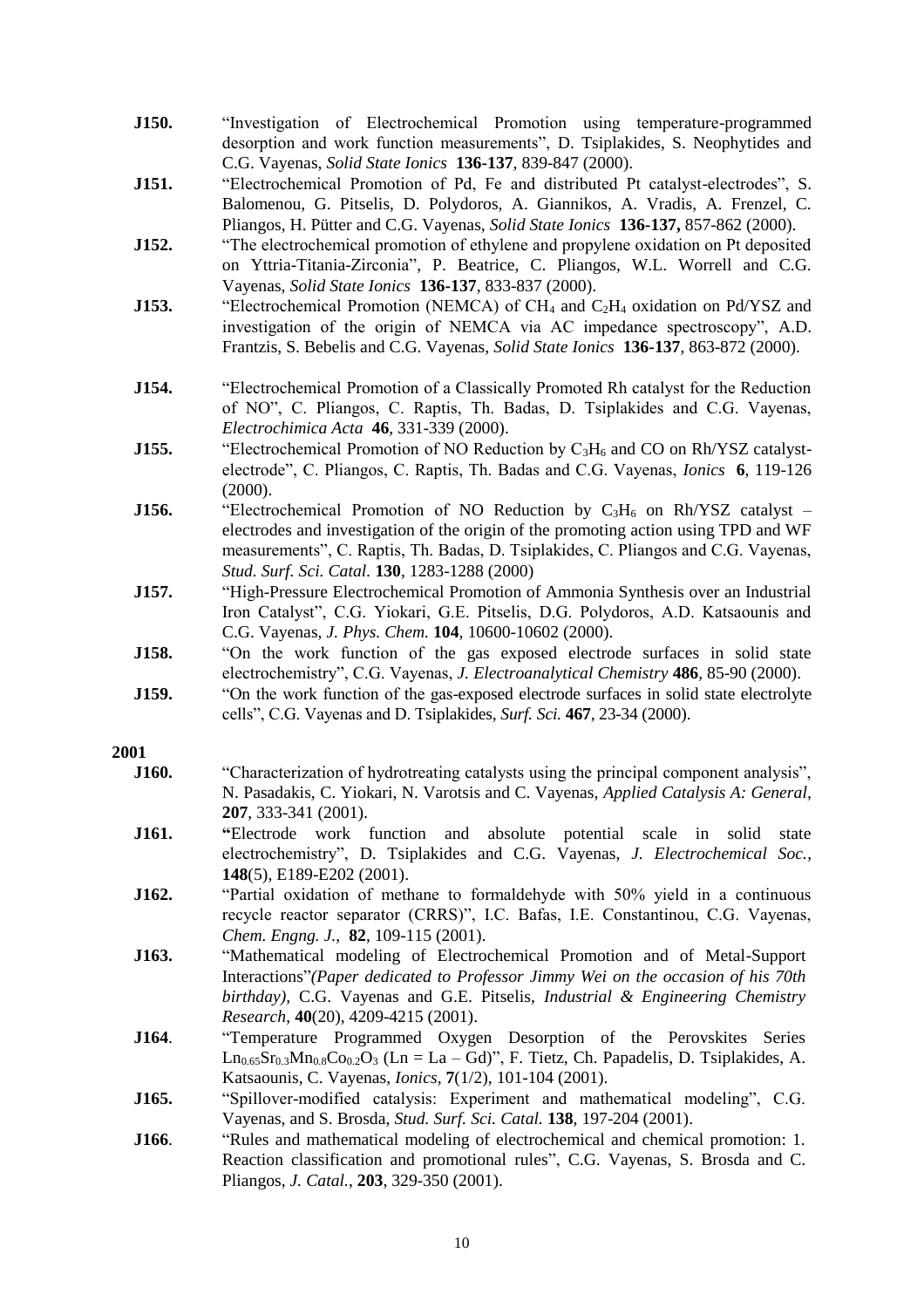| J167. | "Electrochemical Promotion and Metal-support interactions", J. Nicole, D.<br>Tsiplakides, C. Pliangos, X.E. Verykios, Ch. Comninellis and C.G. Vayenas, J.<br>Catal, 204, 23-34 (2001).                                                                                                                                              |
|-------|--------------------------------------------------------------------------------------------------------------------------------------------------------------------------------------------------------------------------------------------------------------------------------------------------------------------------------------|
| J168. | "Investigation of the State of Electrochemically Generated Adsorbed O Species on<br>Au films Interfaced with $Y_2O_3$ -doped-ZrO <sub>2</sub> ", D. Tsiplakides, S.G. Neophytides and<br>C.G. Vayenas, <i>Ionics</i> , <b>7</b> (3), 203-209 (2001).                                                                                 |
| 2002  |                                                                                                                                                                                                                                                                                                                                      |
| J169. | "Rules and mathematical modeling of electrochemical and classical promotion: 2.<br>Modeling", S. Brosda and C.G. Vayenas, J. Catal. 208, 38-53 (2002).                                                                                                                                                                               |
| J170. | "The absolute potential scale in Solid State Electrochemistry", D. Tsiplakides and<br>C.G. Vayenas, Solid State Ionics, 152-153, 625-639 (2002).                                                                                                                                                                                     |
| J171. | "Electrochemical promotion: Experiment, rules and mathematical modeling", C.G.<br>Vayenas, and S. Brosda, Solid State Ionics, 154-155, 243-250 (2002).                                                                                                                                                                               |
| J172. | "Electrochemical Promotion of Conventional and Bipolar Reactor Configurations for<br>NO Reduction", C. Pliangos, C. Raptis, I. Bolzonella, Ch. Comninellis and C.G.<br>Vayenas, <i>Ionics</i> , 8, 372-382 (2002).                                                                                                                   |
| 2003  |                                                                                                                                                                                                                                                                                                                                      |
| J173. | "Fermi level and potential distribution in solid electrolyte cells with and without ion<br>spillover", Ilan Riess and C.G. Vayenas, Solid State Ionics, 159(3-4), 313-329<br>(2003).                                                                                                                                                 |
| J174. | "Successful scale up of Gas Recycle Reactor Separators for the production of $C_2H_4$<br>from CH <sub>4</sub> ", M. Makri and C. G. Vayenas, Applied Catalysis A: General, 244, 301-<br>310 (2003).                                                                                                                                  |
| J175. | "The Double-Layer Approach to Promotion, Electrocatalysis, Electrochemical<br>Promotion and Metal-Support Interactions", C.G. Vayenas, S. Brosda and C.<br>Pliangos, $40^{th}$ Anniversary issue, J. Catal. 216, 487-504 (2003).                                                                                                     |
| J176. | "Scanning tunneling microscopy observation of the origin of electrochemical<br>promotion and metal-support interactions" C.G. Vayenas, D. Archonta and D.<br>Tsiplakides, J. Electroanalytical Chemistry, 554-555, 301-306 (2003).                                                                                                   |
| J177. | "Electrochemical Promotion of an Oxidation Reaction using a Proton Conductor" A.<br>Thursfield, S. Brosda, C. Pliangos, T. Schober and C.G. Vayenas, Electrochimica<br>Acta, 48, 3779-3788 (2003).                                                                                                                                   |
| 2004  |                                                                                                                                                                                                                                                                                                                                      |
| J178. | "Thermodynamic Analysis of the Electrochemical Promotion of Catalysis",<br>C.G.<br>Vayenas, Solid State Ionics, 168, 321-326 (2004).                                                                                                                                                                                                 |
| J179. | "Comparative isotope-aided investigation of electrochemical promotion and metal-<br>support interactions: $1.18O2$ TPD of electropromoted Pt films deposited on YSZ and<br>of dispersed Pt/YSZ catalysts" A. Katsaounis, Z. Nikopoulou, X.E. Verykios and<br>C.G. Vayenas, <i>J. Catal.</i> , 222(1), 192-206 (2004).                |
| J180. | "Novel monolithic electrochemically promoted catalytic reactor for environmentally<br>important reactions" S. Balomenou, D. Tsiplakides, A. Katsaounis, S. Thiemann-<br>Handler, B. Cramer, G. Foti, Ch. Comninellis and C.G. Vayenas, Applied Catalysis<br>B: Environmental, 52, 181-196 (2004).                                    |
| J181. | "Comparative isotope-aided investigation of electrochemical promotion and metal-<br>support interactions: 2. CO oxidation by ${}^{18}O_2$ on electropromoted Pt films deposited<br>on YSZ and on nanodispersed Pt/YSZ catalysts, A. Katsaounis, Z. Nikopoulou, X.E.<br>Verykios and C.G. Vayenas, J. Catal., 226(1), 197-209 (2004). |
| J182. | "Triode Fuel Cells and Batteries", S.P. Balomenou and C.G. Vayenas, J.<br>Electrochem. Soc., 151(11), A1874-A1877 (2004).                                                                                                                                                                                                            |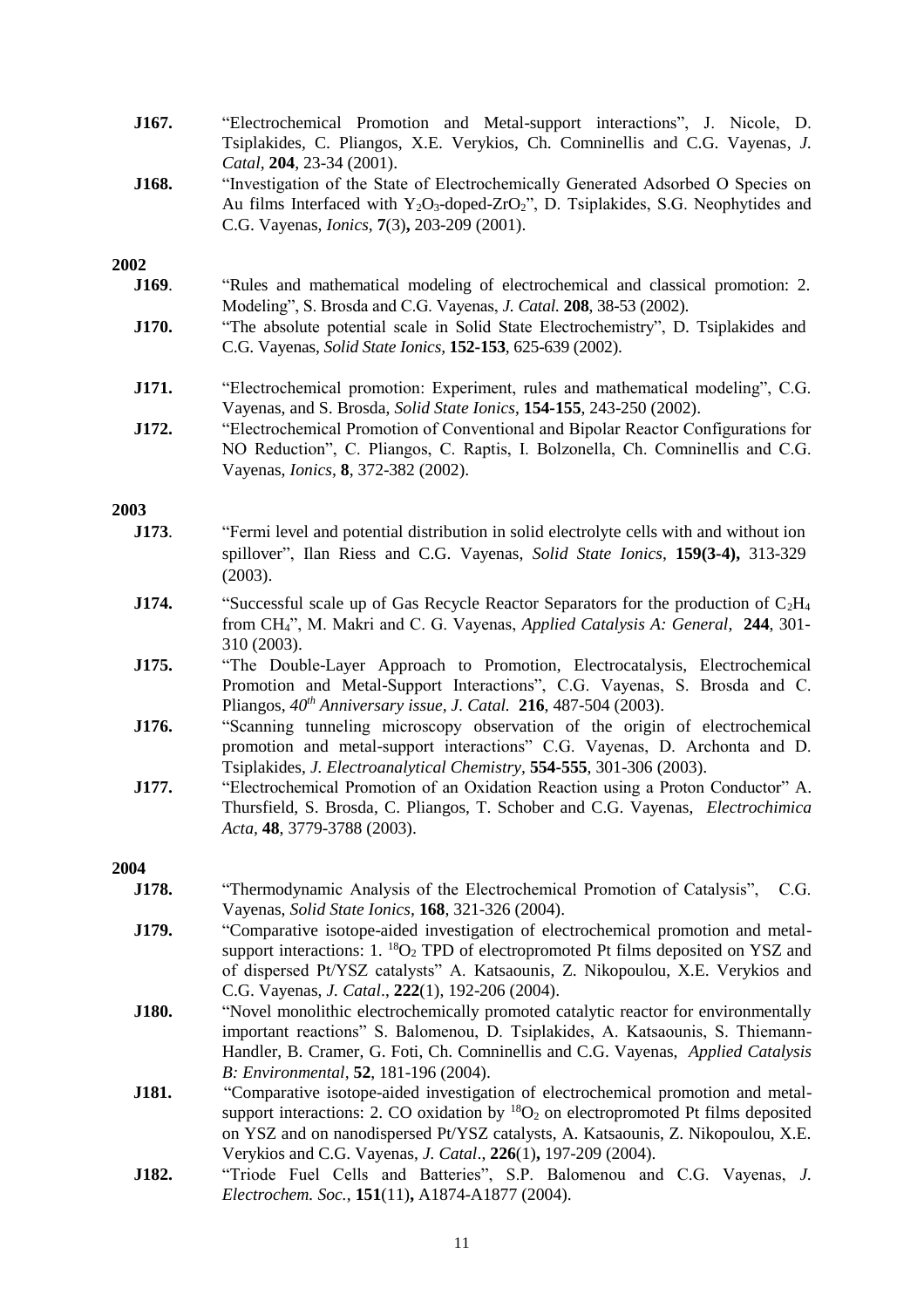| 2005  |                                                                                                                                        |
|-------|----------------------------------------------------------------------------------------------------------------------------------------|
| J183. | "Electrochemical promotion of $RuO2$ catalysts for the combustion of Toluene and                                                       |
|       | Ethylene", I. Constantinou, I. Bolzonella, C. Pliangos, Ch. Comninellis and C.G.                                                       |
|       | Vayenas, Catalysis Letters, 100(3-4), 125-133 (2005).                                                                                  |
| J184. | "Electrochemical promotion of Catalysis: mechanistic investigations and monolithic                                                     |
|       | electropromoted reactors", D. Tsiplakides, S. Balomenou, A. Katsaounis, D.                                                             |
|       | Archonta, C. Koutsodontis and C.G. Vayenas, Catalysis Today, 100, 133-144 (2005).                                                      |
| J185. | "Electrochemical promotion of ethylene oxidation over sputter-coated Rh catalysts                                                      |
|       | on YSZ and TiO <sub>2</sub> /YSZ supports", E.A. Baranova, A. Thursfield, S. Brosda, G. Fóti,                                          |
|       | Ch. Comninellis, C.G. Vayenas, J. Electrochem. Soc. 152(2), E40-E49 (2005).                                                            |
| J186. | "Proton tunneling-induced bistability, oscillations and enhanced performance of                                                        |
|       | PEM fuel cells", A. Katsaounis, S. Balomenou, D.Tsiplakides, S. Brosda, S.                                                             |
|       | Neophytides and C.G. Vayenas, Appl. Catalysis B: Environmental, 56, 251-258                                                            |
|       | (2005).                                                                                                                                |
| J187. | "The role of potential-dependent electrolyte resistance in the performance, steady-                                                    |
|       | state multiplicities and oscillations of PEM fuel cells: Experimental investigation and                                                |
|       | macroscopic modeling", A. Katsaounis, S.P. Balomenou, D. Tsiplakides, M.                                                               |
|       | Tsampas and C.G. Vayenas, Electrochimica Acta, 50, 5132-5143 (2005).                                                                   |
| J188. | "Electrochemically induced oscillations of $C_2H_4$ oxidation over thin sputtered Rh                                                   |
|       | catalysts films", E.A. Baranova, A. Thursfield, S. Brosda, G. Fóti, Ch. Comninellis,                                                   |
| 2006  | C.G. Vayenas, Catalysis Letters, 105(1-2), 15-21 (2005).                                                                               |
| J189. | "Proton and electron wave-particles in chemical and physical environments", C.G.                                                       |
|       | Vayenas and A. Katsaounis, Appl. Catalysis B: Environmental, 64, 111-120 (2006).                                                       |
| J190. | Erratum to "Proton and electron wave-particles in chemical and physical                                                                |
|       | environments", C.G. Vayenas and A. Katsaounis, Appl. Catalysis B: Environmental,                                                       |
|       | 65, 326-327 (2006).                                                                                                                    |
| J191. | "The effect of membrane thickness on the conductivity of Nafion", M.N. Tsampas,                                                        |
|       | A. Pikos, S. Brosda, A. Katsaounis and C.G. Vayenas, Electrochimica Acta, 51,                                                          |
|       | 2743-2755 (2006).                                                                                                                      |
| J192. | "Rules of chemical promotion", S. Brosda, C.G. Vayenas and J. Wei, Appl. Catalysis                                                     |
|       | B: Environmental, 68, 109-124 (2006).                                                                                                  |
| J193. | "Triode Fuel Cells", S.P. Balomenou, F. Sapountzi, D. Presvytes, M. Tsampas and                                                        |
|       | C.G. Vayenas, Solid State Ionics, 177, 2023-2027 (2006).                                                                               |
| J194. | "Monolithic electrochemically promoted reactors: A step for the practical utilization                                                  |
|       | of electrochemical promotion", S.P. Balomenou, D. Tsiplakides, A. Katsaounis, S.                                                       |
|       | Brosda, G. Fóti, Ch. Comninellis, S. Thiemann-Handler, B. Cramer and C.G.                                                              |
|       | Vayenas, Solid State Ionics, 177, 2201-2204 (2006).                                                                                    |
| J195. | "STM observation of the origin of electrochemical promotion on metal catalyst-                                                         |
|       | electrodes interfaced with YSZ and $\beta''$ -Al <sub>2</sub> O <sub>3</sub> ", D. Archonta, A. Frantzis, D.                           |
|       | Tsiplakides, C.G. Vayenas, Solid State Ionics, 177, 2221-2225 (2006).                                                                  |
| J196. | "Potential-dependent electrolyte resistance and steady-state multiplicities of PEM                                                     |
|       | fuel cells", A. Katsaounis, M. Tsampas, S.P. Balomenou, D. Tsiplakides and C.G.<br>Vayenas, Solid State Ionics, 177, 2397-2401 (2006). |
| J197. | "The effect of catalyst film thickness on the magnitude of the electrochemical                                                         |
|       | promotion of catalytic reactions", C. Koutsodontis, A. Katsaounis, J.C. Figueroa, C.                                                   |
|       | Cavalca, C.J. Pereira and C.G. Vayenas, <i>Topics in Catalysis</i> , 38(1-3), 157-167 (2006).                                          |
| J198. | "The effect of catalyst film thickness on the electrochemical promotion of ethylene                                                    |
|       | oxidation on Pt" C. Koutsodontis, A. Katsaounis, J.C. Figueroa, C. Cavalca, C.                                                         |
|       | Pereira and C.G. Vayenas, Topics in Catalysis, 39(1-2), 97-100 (2006).                                                                 |
|       |                                                                                                                                        |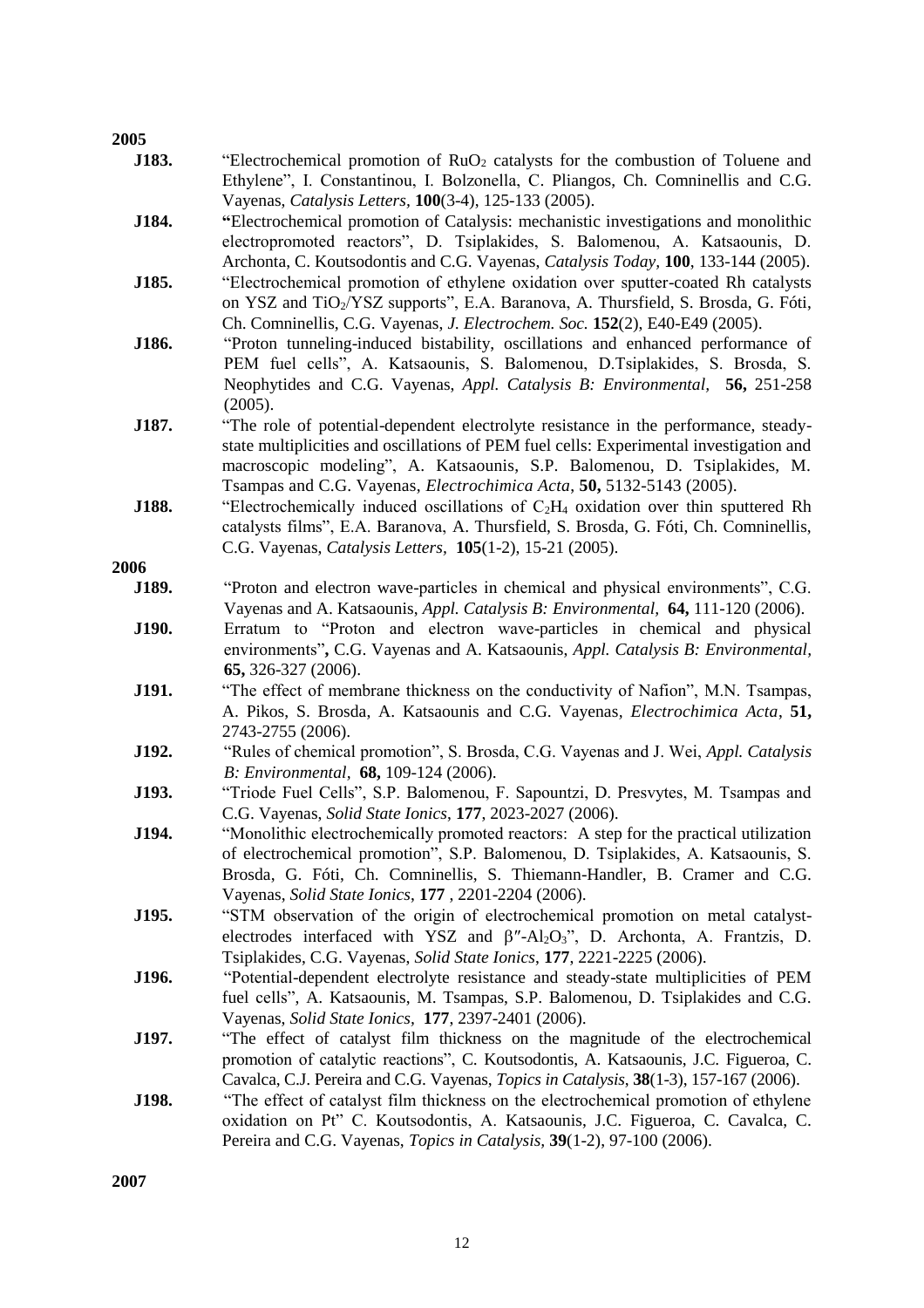- **J199.** "First principles analytical prediction of the conductivity of Nafion membranes", C.G. Vayenas, M.N. Tsampas and A. Katsaounis, *Electrochimica Acta*, **52**, 2244- 2256 (2007).
- **J200.** "Proton interactions in chemical-electrochemical and physical systems", C.G. Vayenas and Stamatia J. Giannareli, *Electrochimica Acta,* **52**, 5614-5620 (2007).
- **J201.** "Mathematical modeling of the operation of SOFC Nickel-cermet anodes", D. Presvytes and C.G.Vayenas, *Ionics*, **13,** 9-18 (2007).
- **J202.** "Electrocatalysis and electrochemical promotion of CO oxidation in PEM fuel cells: The role of oxygen crossover", F. Sapountzi, M.N. Tsampas and C.G. Vayenas, *Topics in Catalysis,* **44**(3), 461-468 (2007).
- **J203.** "Absolute potential measurements in solid and aqueous electrochemistry using two Kelvin probes and their implications for the electrochemical promotion of catalysis", D. Tsiplakides, D. Archonta and C.G. Vayenas, *Topics in Catalysis,* **44**(3), 469-479 (2007).
- **J204.** "Electrochemical promotion in a monolith electrochemical plate reactor applied to simulated and real automotive pollution control", S. Balomenou, D. Tsiplakides, C.G. Vayenas, S. Poulston, V. Houel, P. Collier, A. Konstandopoulos and Ch. Agrafiotis, *Topics in Catalysis,* **44**(3), 481-486 (2007).
- **J205.** "Methanol reformate treatment in a PEM fuel cell-reactor", F.M. Sapountzi, M.N. Tsampas and C.G. Vayenas, *Catalysis Today,* **127**, 295-303 (2007).
- **J206.** "Electrochemical promotion of NO reduction by C<sub>3</sub>H<sub>6</sub> on Rh catalyst-electrode films supported on YSZ and on dispersed Rh/YSZ catalysts", I. Constantinou, D. Archonta, S. Brosda, M. Lepage, Y. Sakamoto and C.G. Vayenas, *J. Catal.*, **251**, 400-409 (2007).
- **J207.** "Gravitational moduli forces in small nuclei and analytical computation of the Newton constant", C.G. Vayenas, S. Giannareli and S. Souentie, arXiv: 0707.4097 (2007).

| J208. | "Non-Faradaic electrochemical activation of catalysis", C.G. Vayenas and C.G.                                     |
|-------|-------------------------------------------------------------------------------------------------------------------|
|       | Koutsodontis, J. Chem. Phys., 128, 182506 (2008).                                                                 |
| J209. | "Electrochemical promotion of the $CO_2$ hydrogenation on Pd/YSZ and Pd/ $\beta$ "-Al <sub>2</sub> O <sub>3</sub> |
|       | catalyst-electrodes", S. Bebelis, H. Karasali and C. G. Vayenas, Solid State Ionics,                              |
|       | 179(27-32), 1391-1395 (2008).                                                                                     |
| J210. | "Electrochemical promotion of NO reduction by $C_2H_4$ in excess of $O_2$ using a                                 |
|       | monolithic electropromoted reactor and Pt-Rh sputtered electrodes", C.                                            |
|       | Koutsodontis, A. Hammad, M. Lepage, Y. Sakamoto, and C.G. Vayenas, Topics in                                      |
|       | Catalysis, 50, 192-199 (2008).                                                                                    |
| J211. | "Electrochemical promotion of $CO2$ hydrogenation on Rh/YSZ electrodes" S.                                        |
|       | Bebelis, H. Karasali and C. G. Vayenas, J. Appl. Electrochem., 38, 1127–1133                                      |
|       | (2008).                                                                                                           |
| J212. | "NO reduction performance of Rh paste catalyst on YSZ under steady state and                                      |
|       | forced oscillation electropromotion conditions", S. Brosda and C.G. Vayenas, J.                                   |
|       | Appl. Electrochem., 38, 1135-1142 (2008).                                                                         |
| J213. | "Electrochemical promotion of NO reduction by $C_2H_4$ in 10% $O_2$ using a monolithic                            |
|       | electropromoted reactor with Rh/YSZ/Pt elements", S. Souentie, A. Hammad, S.                                      |
|       | Brosda, G. Foti and C.G. Vayenas, J. Appl. Electrochem., 38, 1159-1170 (2008).                                    |
| J214. | "Tailor-structured skeletal Pt catalysts employed in a Monolithic Electropromoted                                 |
|       | Reactor", A. Hammad, S. Souentie, S. Balomenou, D. Tsiplakides, J.C. Figueroa, C.                                 |
|       | Cavalca, C.J. Pereira and C.G. Vayenas, J. Appl. Electrochem., 38, 1171-1176                                      |
|       | (2008).                                                                                                           |
| J215. | Erratum to "Mathematical modeling of the operation of SOFC Nickel-cermet                                          |
|       | anodes", D. Presvytes and C.G. Vayenas, <i>Ionics</i> , 14, 469 (2008).                                           |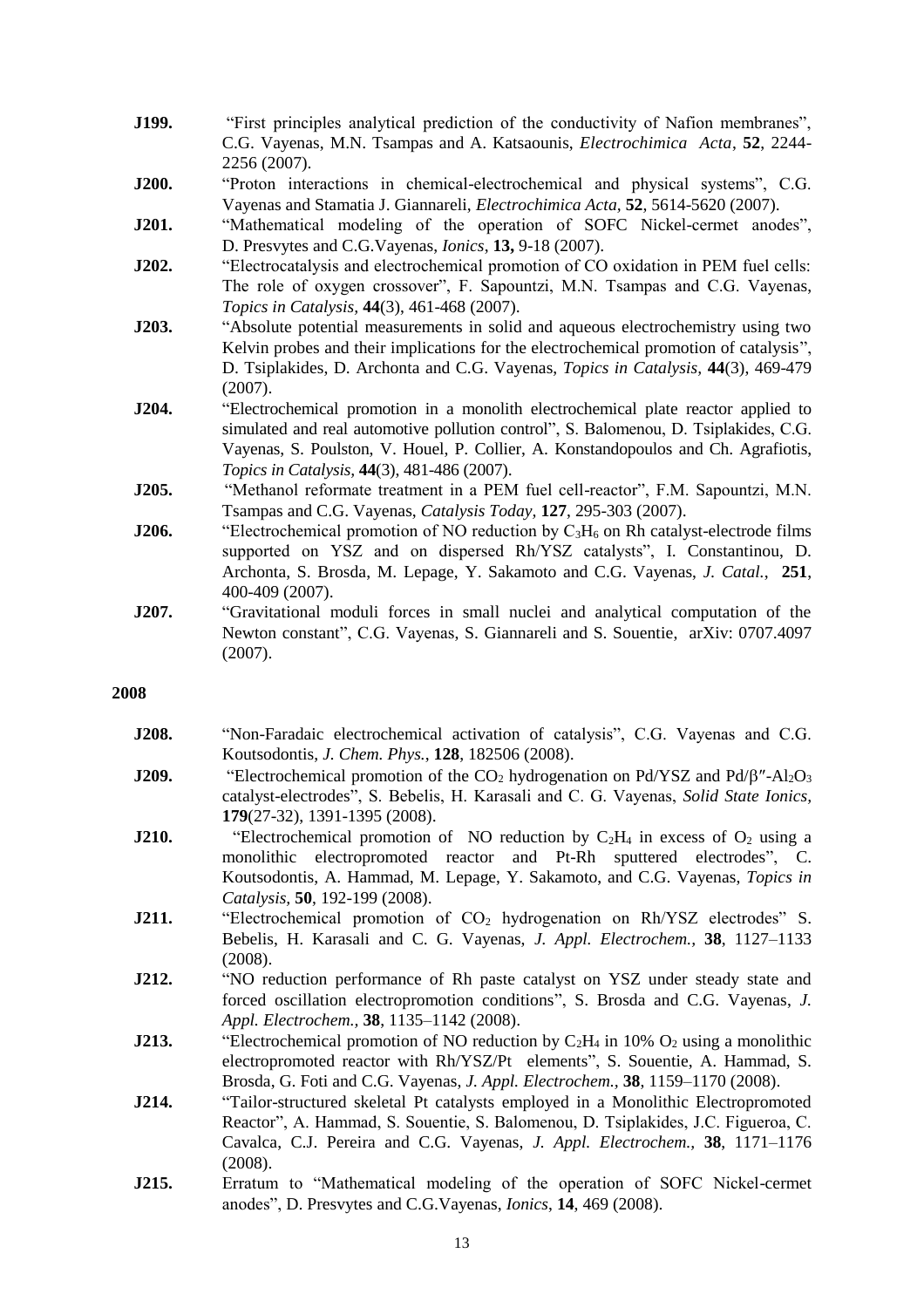| J216. | "Steady-state multiplicity phenomena during the electrochemical promotion of NO       |
|-------|---------------------------------------------------------------------------------------|
|       | reduction by $C_2H_4$ in presence of $O_2$ on thin Rh and Pt catalyst-electrodes in a |
|       | monolithic electropromoted reactor", S. Souentie, A. Hammad and C.G. Vayenas,         |
|       | Catalysis Today, 146(3-4), 285-292 (2009).                                            |

- **J217.** "Electrochemical promotion of CO conversion to CO<sub>2</sub> in PEM fuel cells PROX reactor", F.M. Sapountzi, M.N. Tsampas and C.G. Vayenas, *Catalysis Today,* **146,**  319-325 (2009).
- **J218.** "Electrochemical promotion of the CO<sub>2</sub> hydrogenation reaction using thin Rh, Pt and Cu films in a monolithic reactor at atmospheric pressure", E.I. Papaioannou, S. Souentie, A. Hammad, C.G. Vayenas, *Catalysis Today,* **146,** 336-344 (2009).
- **J219.** "Electrochemical promotion of CO oxidation on Pt/YSZ: The effect of catalyst potential on the induction of highly active stationary and oscillatory states", M.N. Tsampas, F.M. Sapountzi, C.G. Vayenas, *Catalysis Today,* **146,** 351-358 (2009).
- **J220.** "Nickel-Zirconia Anode Degradation and Triple Phase Boundary Quantification from microstructural Analysis", A. Faes, A. Hessler-Wyser, D. Presvytes, C.G. Vayenas, J. Van herle, *Fuel Cells,* **6,** 841-851 (2009).

#### **2010**

| J221. | "The role of TiO <sub>2</sub> layers deposited on YSZ on the electrochemical promotion of $C_2H_4$ |
|-------|----------------------------------------------------------------------------------------------------|
|       | oxidation on Pt", E.I. Papaioannou, S. Souentie, F.M. Sapountzi, A. Hammad, D.                     |
|       | Labou, S. Brosda, C.G. Vayenas, J. Appl. Electrochem., 40, 1859-1865 (2010).                       |

- **J222.** "Permanent electrochemical promotion of C<sub>3</sub>H<sub>8</sub> oxidation over thin sputtered Pt films", S. Souentie, L. Lizarraga, E.I. Papaioannou, C.G. Vayenas, P. Vernoux, *Electrochem. Communications,* **12**, 1133-1135 (2010).
- **J223.** "Electrochemical promotion of Pt(111)/YSZ(111) and Pt-FeOx/YSZ(111) thin catalyst films: Electrocatalytic, catalytic and morphological studies", E. Mutoro, C. Koutsodontis, B. Luerssen, S. Brosda, C. G. Vayenas, J. Janek, *Appl. Catal. B,*  **100**(1-2), 328-337 (2010).

| J224. | "Bridging Electrochemistry and Heterogeneous Catalysis", C.G. Vayenas, Journal of |
|-------|-----------------------------------------------------------------------------------|
|       | <i>Solid State Electrochemistry</i> , <b>15</b> , 1425-1435 (2011).               |

- **J225. The role of Nafion content in sputtered IrO<sub>2</sub> based anodes for low temperature PEM** water electrolysis", F.M. Sapountzi, S.C. Divane, E.I. Papaioannou, S. Souentie, C.G. Vayenas, *Journal of Electroanalytical Chemistry*, **662**, 116-122 (2011).
- **J226.** Note on "The Electrochemical Promotion of Ethylene Oxidation at a Pt/YSZ Catalyst", C.G. Vayenas and Ph. Vernoux, *ChemPhysChem*, **12(9)**, 1761–1763 (2011).
- **J227.** Note on "Electrochemical promotion of catalytic reactions", Ph. Vernoux and C.G. Vayenas, *Progress in Surface Science*, **86**, 83-93 (2011).
- **J228.** "Study of the Mechanism of the Electrochemical Promotion of Rh/YSZ Catalysts for C2H<sup>4</sup> Oxidation Via AC Impedance Spectroscopy", S. Brosda, T. Badas and C.G. Vayenas, *Topics in Catalysis*, **54**, 708-717 (2011).
- **J229.** "Enhanced performance of CO poisoned proton exchange membrane fuel cells via triode operation", F.M. Sapountzi, S.C. Divane, M.N. Tsampas, C.G. Vayenas, *Electrochimica Acta,* **56(20),** 6966-6975 (2011).
- **J230.** "Electrochemical impedance spectroscopy of fully hydrated Nafion membranes at high and low hydrogen partial pressures", M.N. Tsampas, S. Brosda and C.G. Vayenas, *Electrochimica Acta*, **56(28)**, 10582-10592 (2011).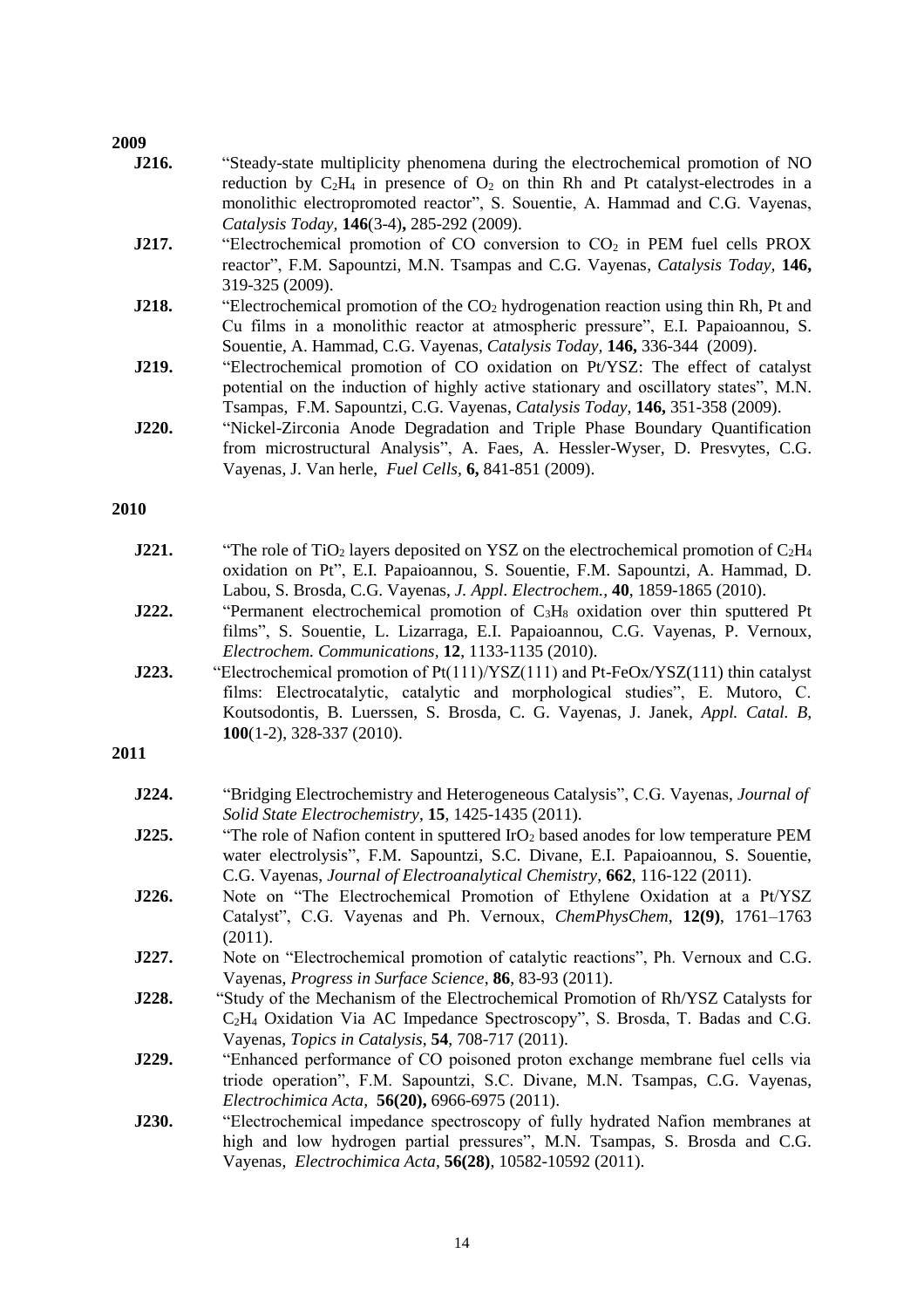- **J231.** "Hydrogenation of CO<sub>2</sub> over Ru/YSZ electropromoted catalysts", D. Theleritis, S. Souentie, A. Siokou, A. Katsaounis and C.G. Vayenas, *ACS Catalysis*, **2**(5), 770-780 (2012).
- **J232.** "Triode operation of CO poisoned PEM fuel cells: Fixed and cyclic potential triode operation", M.N. Tsampas, F.M. Sapountzi, S. Divane, V.I. Papaioannou, C.G. Vayenas, *Solid State Ionics,* **225**, 272-276 (2012).
- **J233.** "Methane oxidation on Pd/YSZ by electrochemical promotion", C. Jiménez-Borja, S. Brosda, M. Makri, F. Sapountzi, F. Dorado, J.L. Valverde and C.G. Vayenas, *Solid State Ionics,* **225**, 376 - 381 (2012).
- **J234.** "Electrochemical Promotion of Propane and Methane Oxidation on Sputtered Pd Catalyst-Electrodes Deposited on YSZ", S. Peng-ont, P. Praserthdam, F. Matei, D. Ciuparu, S. Brosda and C. G. Vayenas, *Catal. Lett*., **142**, 1336-1343 (2012).
- **J235.** "Electrochemical promotion of methane oxidation on Pd catalyst-electrodes deposited on Y2O3-stabilized-ZrO2", C. Jiménez-Borja, S. Brosda, F. Matei, M. Makri, B. Delgado, F. Sapountzi, D. Ciuparu, F. Dorado, J.L. Valverde and C.G. Vayenas, *Appl. Catal. B,* **128,** 48-54 (2012).

#### **2013**

| J236. |  |  | "Reaction Kinetic-Induced Changes in the Electrochemically Promoted $C_2H_4$       |  |
|-------|--|--|------------------------------------------------------------------------------------|--|
|       |  |  | Oxidation on Pt/YSZ", S. Peng-ont, S. Souentie, S. Assabumrungrat, P. Praserthdam, |  |
|       |  |  | S. Brosda, C.G. Vayenas, <i>Catalysis Letters</i> , <b>143</b> , 445-453 (2013).   |  |

- **J237.** "Electrochemical promotion of propane oxidation over Pd, Ir, and Ru catalystelectrodes on YSZ", S. Peng-ont, S. Souentie, S. Assabumrungrat, P. Praserthdam, S. Brosda, C.G. Vayenas, *Ionics*, DOI 10.1007/S11581-013-0931-0 (2013).
- **J238.** "Ionically conducting ceramics as active catalyst supports", Ph. Vernoux, L. Lizzaraga, M.N. Tsampas, F.M. Sapountzi, A. De Lucas-Consuegra, J.-L. Valverde, S. Souentie, C.G. Vayenas, D. Tsiplakides, S. Balomenou, E.A. Baranova, *Chemical Reviews*, **113,** 8192-8260 (2013).
- **J239.** Response to the comment of Drs R. Imbihl and A. Toghan on the article "Reaction" kinetic-induced changes in the electrochemically promoted  $C_2H_4$  oxidation on Pt/YSZ" by Peng-ont S., Souentie S., Assabumrungrat S., Praserthdam P., Brosda S., Vayenas C.G., Catalysis Letters 143 (2013) 445, C.G. Vayenas, *Catalysis Letters*, **143**, 977-981 (2013).
- **J240.** "Mathematical modeling of Ni/GDC and Au-Ni/GDC SOFC anodes performance under internal methane steam reforming conditions", S. Souentie, M. Athanasiou, D.K. Niakolas, A. Katsaounis, S.G. Neophytides and C.G. Vayenas, *J. Catal.,* **306**, 116-128 (2013).
- **J241.** "Promotion, electrochemical promotion and metal-support interactions: Their common features", C.G. Vayenas, *Catalysis Letters,* **143**(11), 1085-1097 (2013).
- **J242.** "Mathematical Modeling of the Structure of Protons and Neutrons", C.G. Vayenas, *Proceedings of the Academy of Athens,* **88A**, 87-114 (2013).

#### **2014**

**J243.** "Comparative study of the electrochemical promotion of CO<sub>2</sub> hydrogenation over Ru supported catalysts using electronegative and electropositive promoters", D.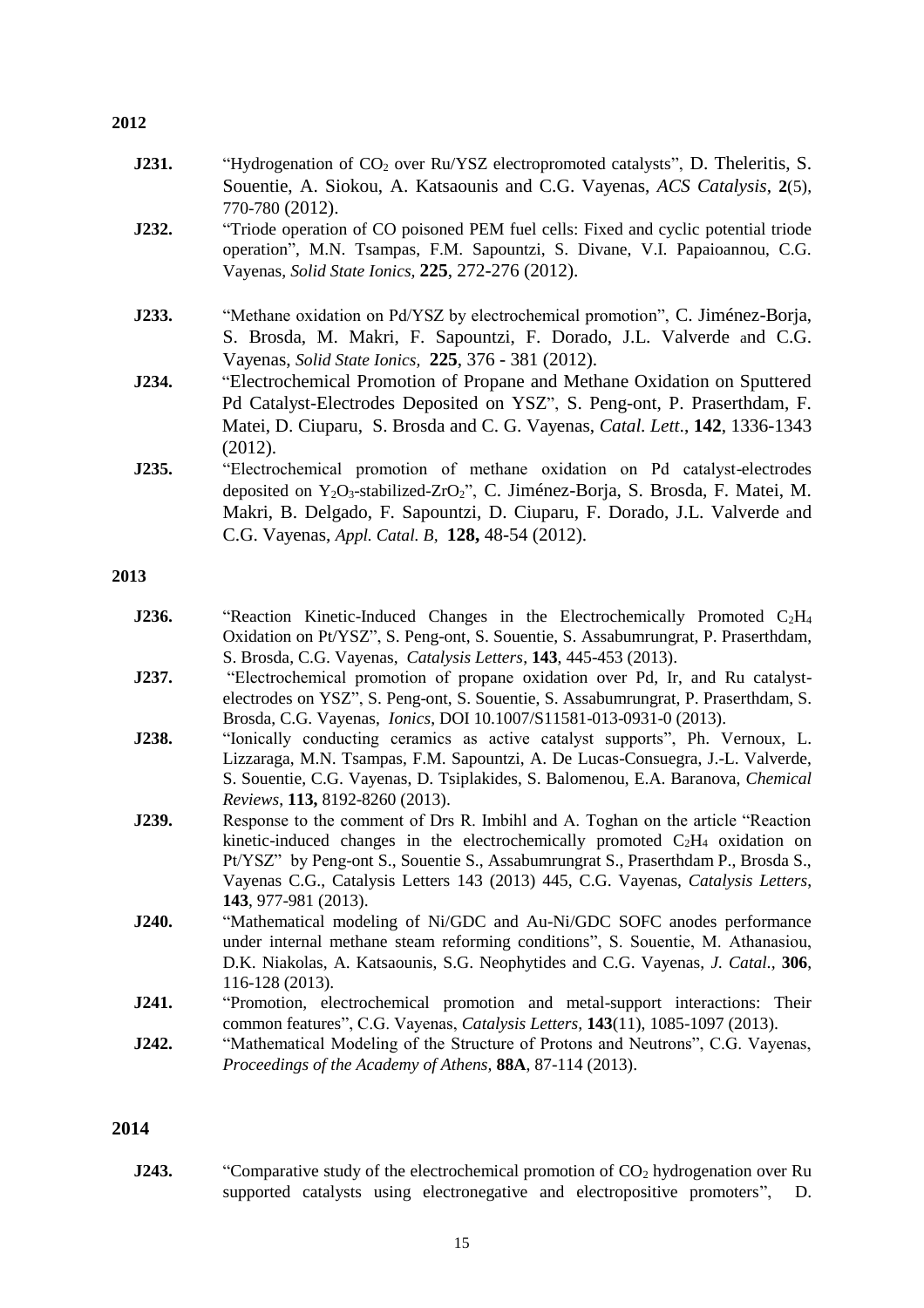| J244. | Theleritis, M. Makri, S. Souentie, A. Caravaca, A. Katsaounis & C.G. Vayenas,<br>ChemElectroChem, 1, 254-262 (2014).<br>"Mathematical modeling of mass generation via confinement of relativistic                                                                                                                     |  |  |  |  |  |
|-------|-----------------------------------------------------------------------------------------------------------------------------------------------------------------------------------------------------------------------------------------------------------------------------------------------------------------------|--|--|--|--|--|
|       | particles", C.G Vayenas, Journal of Physics, 490, 012084 (2014),                                                                                                                                                                                                                                                      |  |  |  |  |  |
| J245. | "A Bohr-type model of a composite particle using gravity as the attractive force",<br>C.G. Vayenas, S. Souentie, A. Fokas, arXiv:1306.5979v4 [physics.gen-phi]; Physica<br>A, 405, 360-379 (2014).                                                                                                                    |  |  |  |  |  |
| J246. | "Electron donation – backdonation and the rules of catalytic promotion", Costas G.<br>Vayenas & Susanne Brosda, Topics in Catalysis, 57, 1287-1301 (2014).                                                                                                                                                            |  |  |  |  |  |
| 2015  |                                                                                                                                                                                                                                                                                                                       |  |  |  |  |  |
| J247. | "Microscopic black-hole stabilization via the uncertainty principle", C.G Vayenas &<br>D. Grigoriou, J. Physics: Conf. Ser., 574, 012059 (1-8) (2015).                                                                                                                                                                |  |  |  |  |  |
| J248. | "Electrochemical promotion of CO <sub>2</sub> hydrogenation on Ru catalyst-electrodes<br>supported on a $K-\beta''-Al_2O_3$ solid electrolyte", M. Makri, A. Katsaounis and C. G.                                                                                                                                     |  |  |  |  |  |
| J249. | Vayenas, Electrochimica Acta, 179, 556-564 (2015).<br>"Electrochemical promotion of the hydrogenation of $CO2$ on Ru deposited on a BZY<br>proton conductor", I. Kalaitzidou, A. Katsaounis, T. Norby and C.G. Vayenas,<br>J. Catal., 331, 98-109 (2015). DOI:10.1016/j.cat.2015.08.023                               |  |  |  |  |  |
| J250. | "Analytical computation of the Mercury perihelion precession via the relativistic<br>gravitational law and comparison with general relativity", A.S. Fokas, C.G. Vayenas,<br>D. Grigoriou, arXiv:1509.03326v1 [gr-qc] (2015).                                                                                         |  |  |  |  |  |
| J251. | "Gravitational mass and Newton's universal gravitational law under relativistic<br>conditions", C. G. Vayenas, A. Fokas & D. Grigoriou, J. Physics: Conf. Ser.,<br>633, 012033 $(1-5)$ $(2015)$ .                                                                                                                     |  |  |  |  |  |
| 2016  |                                                                                                                                                                                                                                                                                                                       |  |  |  |  |  |
| J252. | "Fuel cells are a commercially viable alternative for the production of "clean"<br>energy", D.K. Niakolas, M. Daletou, S.G. Neophytides, C.G. Vayenas, Ambio,<br>45, 32-37 (2016).                                                                                                                                    |  |  |  |  |  |
| J253. | "Comparative Study of the Electrochemical Promotion of CO <sub>2</sub> hydrogenation on Ru<br>using Na <sup>+</sup> , K <sup>+</sup> , H <sup>+</sup> and $O^2$ conducting solid electrolytes", I. Kalaitzidou, M. Makri,<br>D. Theleritis, A. Katsaounis, and C.G. Vayenas, Surface Science, 646, 194-203<br>(2016). |  |  |  |  |  |
| J254. | "On the structure, masses and thermodynamics of the $W^{\pm}$ bosons". C.G.                                                                                                                                                                                                                                           |  |  |  |  |  |
|       | Vayenas, A.S. Fokas, D. Grigoriou, Physica A, 450, 37-48 (2016).                                                                                                                                                                                                                                                      |  |  |  |  |  |
| J255. | "Relations between the baryon quantum numbers of the Standard Model and<br>of the rotating neutrino model". C.G. Vayenas, A.S. Fokas, D.P. Grigoriou,<br>arXiv preprint arXiv:1606.09570 (2016).                                                                                                                      |  |  |  |  |  |
| J256. | "Computation of masses and binding energies of some hadrons and bosons<br>according to the rotating lepton model and the relativistic Newton equation".<br>A.S. Fokas, C.G. Vayenas, J. Phys.: Conf. Ser. 738 (1), 012080 (2016).                                                                                     |  |  |  |  |  |
| J257. | "On the structure, mass and thermodynamics of the Z <sup>o</sup> bosons". A.S. Fokas,                                                                                                                                                                                                                                 |  |  |  |  |  |
|       | C.G. Vayenas, <i>Physica A</i> , <b>464</b> , 231-240 (2016).                                                                                                                                                                                                                                                         |  |  |  |  |  |
| 2017  |                                                                                                                                                                                                                                                                                                                       |  |  |  |  |  |
| J258. | "Gravitationally confined relativistic neutrinos". C.G. Vayenas, A.S. Fokas, &<br>D. Grigoriou, J. Phys.: Conf. Ser. (JPCS), 888, 012174 (2017).                                                                                                                                                                      |  |  |  |  |  |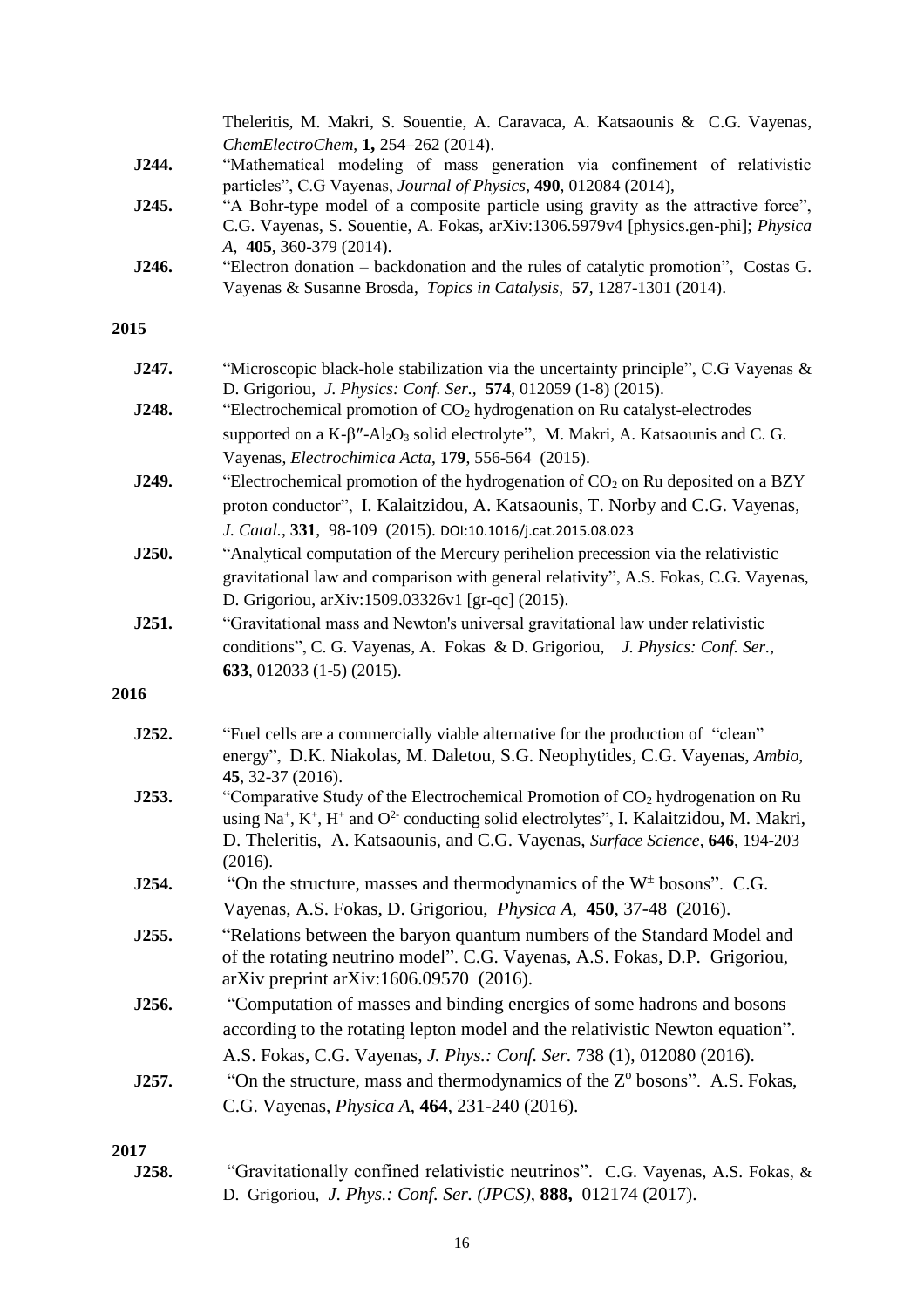- **J259.** "Catalysis and autocatalysis of chemical synthesis and of hadronization". C.G. Vayenas, A.S. Fokas, D. Grigoriou, Appl. Catal. B, **203**, 582-590 (2017).
- **J260.** "Experimental investigation and mathematical modeling of triode PEM fuel cells". E. Martino, G. Koilias, M. Athanasiou, A. Katsaounis, Y. Dimakopoulos, J. Tsamopoulos, C.G. Vayenas, *Electrochimica Acta*, **248**, 518-533 (2017).
- **J261.** "Hadronization via gravitational confinement" C.G. Vayenas and D. Grigoriou, *J. Phys.: Conf. Ser. (JPCS)*, **936,** 012078 (2017).

- **J262.** "Electrochemical promotion of methane oxidation on Pd nanoparticles deposited on YSZ". I. Kalaitzidou, D. Zagoraios, S. Brosda, A. Katsaounis, P. Vernoux and C.G. Vayenas, *Materials Today: Proceedings*, **5**, 27345-27352 (2018).
- **J263.** "Steady State Multiplicities in Low Temperature PEM Fuel Cells". E. Martino, A. Gusev, A. Katsaounis, C.G. Vayenas, *Materials Today: Proceedings*, **5**, 27397–27405 (2018).
- **J264.** "Electrochemical Promotion of CO<sub>2</sub> Reduction on a Dispersed Ru/YSZ Catalyst Supported on YSZ Solid Electrolyte". M. Makri, A. Symillidis, D. Grigoriou, A. Katsaounis and C.G. Vayenas, *Materials Today: Proceedings*, **5**, 27617-27625 (2018).
- **J265.** "On the mass and thermodynamics of the Higgs boson". A.S. Fokas, C.G. Vayenas, D.P. Grigoriou, Physica A, **492**, 737-746 (2018).
- **J266.** "Electrochemical promotion of nanodispersed Ru-Co catalysts for the hydrogenation of CO2". A. Kotsiras, I. Kalaitzidou, D. Grigoriou, A. Symillidis, M. Makri, A. Katsaounis, C.G. Vayenas, *Appl. Catal. B*, **232**, 60- 68 (2018).
- **J267.** "Thermodynamics and catalysis of the generation of mass", C.G. Vayenas, *Proceedings of the Academy of Athens,* **93A**, 97-133 (2018).
- **J268.** "Hadronization via gravitational confinement". C.G. Vayenas and D.P. Grigoriou, in Proc. of the 18th Lomonosov conference, in "Particle Physics at the Year of 25th Anniversary of the Lomonosov Conferences", in press (2018).
- **J269.** "Schwarzschild geodesics and the strong force". D.P. Grigoriou and C.G. Vayenas, in Proc. of the 18th Lomonosov conference, in "Particle Physics at the Year of 25th Anniversary of the Lomonosov Conferences", in press (2018).

#### *B. BOOKS AUTHORED*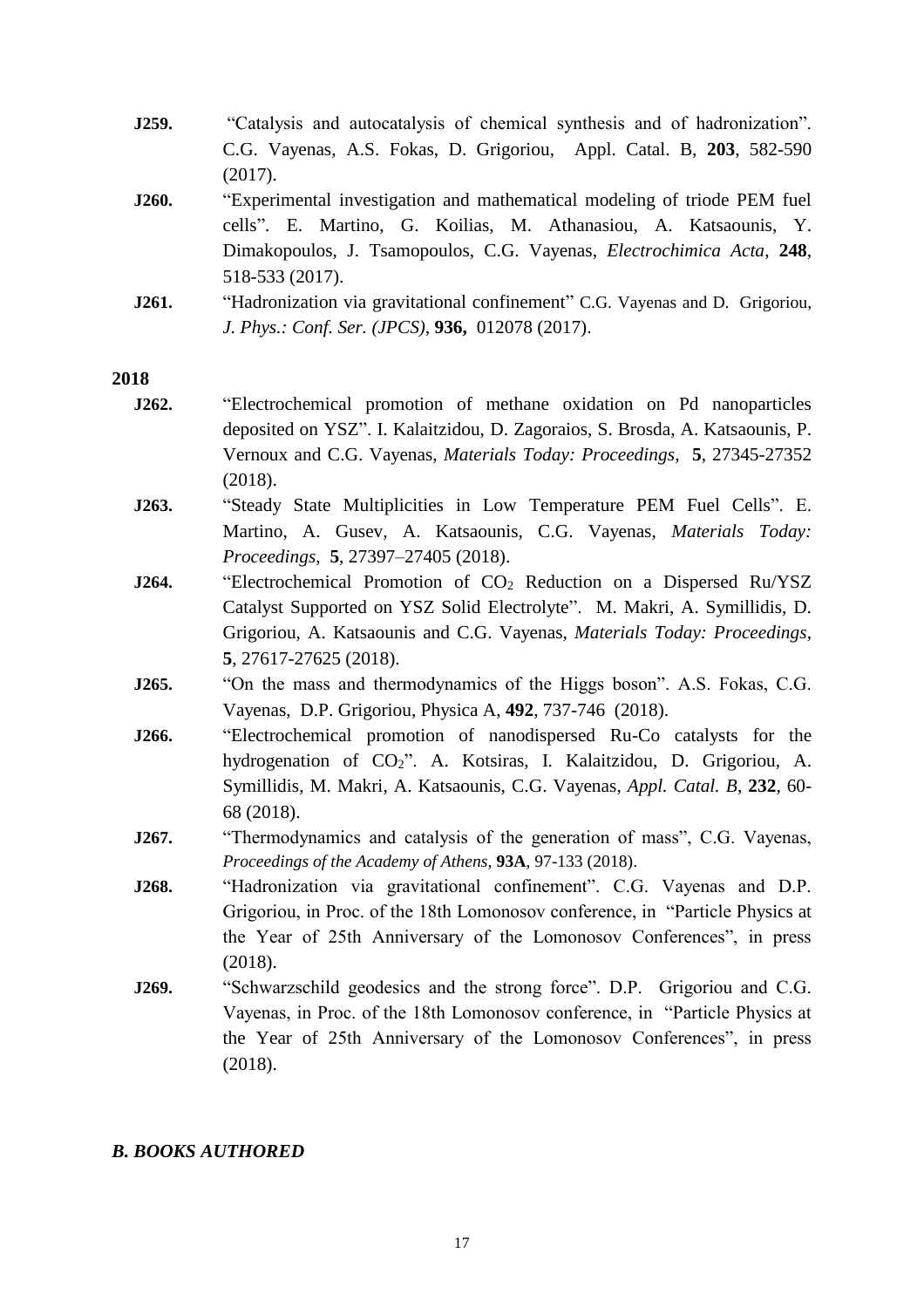- **1.** "Introduction to Chemical Engineering", C.G. Vayenas, Patras University Press (1986), in Greek
- **2.** "Analysis and Design of Chemical Reactors", C.G. Vayenas, Patras University Press (1986), in Greek
- **3.** "Electrochemical Activation of Catalysis: Promotion, Electrochemical Promotion and Metal-Support Interactions" C.G. Vayenas, S. Bebelis, C. Pliangos, S. Brosda, and D. Tsiplakides, Kluwer/Plenum Press, New York (2001).
- **4.** "Gravity, special relativity and the strong force: A Bohr-Einstein-de Broglie model for the formation of hadrons", C.G. Vayenas, S.N.-A. Souentie, Springer, New York, ISBN 978-1-4614-3935-6 (2012).
- *C. BOOKS EDITED*
	- **1.** *"Catalysis and Electrocatalysis at Nanoparticles Surfaces"* (A. Wieckowski, E. Savinova & C.G. Vayenas, eds.), Marcel Dekker Inc., New York - Basel (2003).
	- **2.** Volumes 136 & 137 of Solid State Ionics, "Proceedings of the 12<sup>th</sup> International Conference on Solid State Ionics", (2000).
	- **3.** Volumes 36, 37, 38, 39, 40, 41 and 42 of *Modern Aspects of Electrochemistry*, B. Conway, R.E. White and C.G. Vayenas, eds. (2003- ).
	- **4.** Volume 44 of *Topics in Catalysis*, Electrochemical Promotion of Catalysis, C.G. Vayenas, R.M. Lambert, C. Comninellis, eds, (2007).

## *D. INVITED CHAPTERS IN BOOKS*

- **1.** "Optimization of Catalytic Activity Distributions in Pellets", C.G.Vayenas and X.E. Verykios, in *«Handbook of Heat and Mass Transfer»,* N.P. Cheremisinoff (Ed.), Chapter 4, pp. 135-181, Gulf Publishers, Houston (1989)
- **2.** "Non-Faradaic Electrochemical Modification of Catalytic Activity: A Status Report", C.G. Vayenas, S. Bebelis, I.V. Yentekakis and H.-G. Lintz, Monograph published as a Special Issue of Catalysis Today, Elsevier, *Catalysis Today* **11(3)**, 303-442 (1992)
- **3.** "Electrochemical Activation of Catalyzed Reactions", C.G. Vayenas in "Elementary Reaction Steps in Heterogeneous Catalysis", R.W. Joyner & R.A. van Santen eds., Kluwer Academic Publishers, Dordrecht 1993, pp. 73-92.
- **4.** "The Electrochemical Activation of Catalysis", C.G. Vayenas, M.M. Jaksic, S. Bebelis and S.G. Neophytides, in *«Modern Aspects of Electrochemistry»* (J.O'M. Bockris, B.E. Conway and R.E. White eds) Vol. **29**, pp. 57-202 Plenum Press, NY, (1995).
- **5.** "Electrochemical Activation of Catalysis: In situ controlled promotion of catalyst surfaces" C.G. Vayenas and S. Neophytides in "Catalysis-Special periodical Report", Royal Society of Chemistry, Cambridge, Vol. **12**, pp. 199-253 (1996)
- **6.** "Electrocatalysis and Electrochemical Reactors" C.G. Vayenas, S. Bebelis, I.V. Yentekakis & S. Neophytides, CRC *«Handbook on Solid State Electrochemistry»* (P.J. Gellings and H.J.M. Bouwmeester eds.) CRC Press, Inc., Boca Raton, Chapter 13, pp. 445-480 (1997).
- **7.** "Electrochemical Modification of Catalytic Activity", C.G. Vayenas and I.V. Yentekakis, *«Handbook of Catalysis»,* (G. Ertl, H. Knötzinger and J. Weitcamp eds) VCH Publishers, Weinheim, Vol. 3, pp. 1310-1338 (1997).
- **8.** "Electrocatalysis, catalysis and electrochemical promotion in solid electrolyte cells", C.G. Vayenas and S.I. Bebelis*, "Oxygen ion and mixed conductors and their technological applications"* (H.L. Tuller et al., eds), Kluwer Academic Publishers, pp. 123-164 (2000)
- **9.** "Promotion, Electrochemical Promotion, and Metal-Support Interactions: The Unifying Role of Spillover", C.G. Vayenas, C. Pliangos, S. Brosda and D. Tsiplakides, in *"Catalysis and Electrocatalysis at Nanoparticles Surfaces"* (A. Wieckowski, E. Savinova & C.G. Vayenas, eds.), Marcel Dekker Inc., New York - Basel (2003).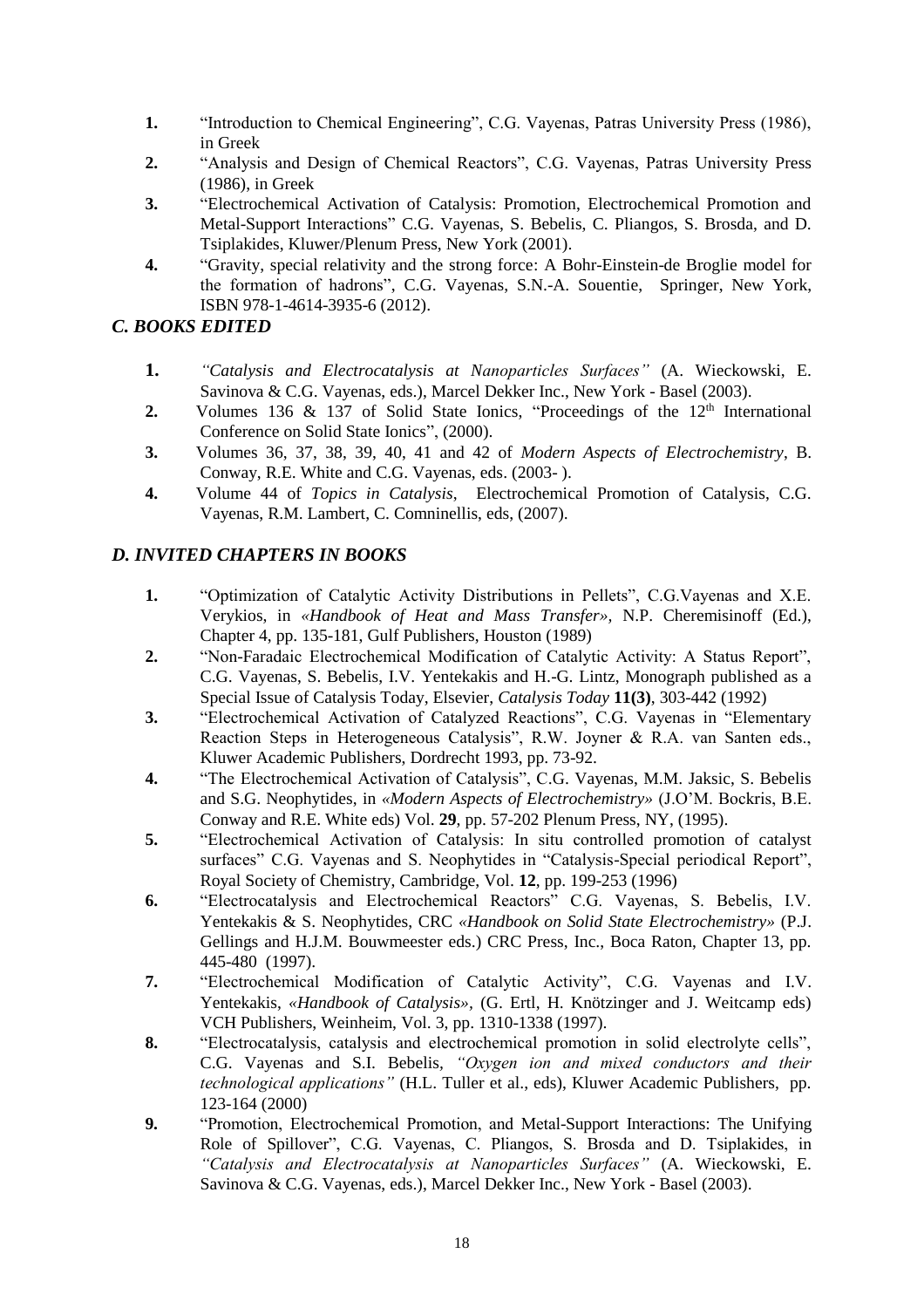- **10.** "Electrocatalysis", A. Katsaounis, S. Brosda and C.G. Vayenas, Chapter 2, "Electrochemical Engineering" (ed. D.D. Macdonald & P. Schmuki), **Vol. 5** in *Encyclopedia of Electrochemistry* (Ed. A.J. Bard and M. Stratmann), Wiley-VCH Verlag GmbH & Co. KGaA, Weinheim, pp. 23-80 (2007).
- **11.** "Electrochemical Modification of Catalytic Activity", C.G. Vayenas, A. Katsaounis, S. Brosda and A. Hammad, Ch. 8.1.2 in *Handbook of Heterogeneous Catalysis, 2nd Edition*, (G. Ertl, H. Knözinger, F. Schüth and J. Weitkamp, eds), Wiley-VCH (2007).
- **12.** ["NEMCA effect", C.G. Vayenas, in](../../../../../program%20files/qualcomm/eudora/CGVayenas_CurVitae_2012/NEMCA_Dictionary_3pages.pdf) *Electrochemical Dictionary,* (A.J. Bard, G. Inzelt, and F. Schlolz, eds), Springer (2007).
- **13.** "NEMCA effect: Nonfaradaic Electrochemical Modification of Catalytic Activity", C.G. Vayenas and S. Brosda, in *Encyclopedia of Electrochemical Power Sources* **(**J. Garche, Chr. Dyer, P. T. Moseley, Z. Ogumi, D.A.J. Rand, and B. Scrosati, eds.), Elsevier (2009).

## *E. PATENTS*

- **P1.** U.S. Patent 4,272,336 "Method and Apparatus for Forming Nitric Oxide from Ammonia", C.G. Vayenas and D.E. Ortman (1981).
- **P2.** U.S. Patent 4,329,208 "Method and Apparatus for Forming Ethylene Oxide from Ethylene", C.G. Vayenas and M. Stoukides (1982).
- **P3.** U.S. Patent 4,463,065 "Fuel Cell and Method for Conducting Gas Phase Oxidations", L.L. Hegedus, C.G. Vayenas and J.N. Michaels (1984).
- **P4.** U.S. Patent 4,512,964 "Method for Forming Nitric Oxide from Ammonia", C.G. Vayenas and C.E. Teague (1985).
- **P5.** U.S. Patent 4,643,806 "Electrocatalytic Energy Conversion and Chemicals Production", L.L. Hegedus, C.G. Vayenas and J.N. Michaels (1987).
- **P6.** European Patent Appl. 90600021.1 "Metal-Solid Electrolyte Catalysts" C.G. Vayenas, S. Bebelis, I.V. Yentekakis and P. Tsiakaras (1990); European Patent 0480116; 24.7.1996; purchased by BASF.
- **P7.** PCT Patent Appl. GR94/00001 "Method and Apparatus for Forming Ethylene from Methane" C.G. Vayenas, I.V. Yentekakis and Y. Jiang (1994).
- **P8.** European Patent Appl. 94600002.3 "New monolithic three-way catalysts with optimized distribution of precious metals within three separate washcoat layers" C.G. Vayenas, X.E. Verykios, V.G. Papadakis, I.V. Yentekakis, C. Pliangos (1994).
- **P9.** US Patent 6,194,623 B1 "Hydrogenation of organic compounds with the use of the NEMCA effect" A. Frenzel, C.G. Vayenas, A. Giannikos, P. Petrolekas, C. Pliangos (2001).
- **P10.** PCT/GR03/00032 "Triode fuel cell and battery and method for conducting exothermic chemical reactions" C. G. Vayenas, S. Balomenou (2003).
- **P11.** PCT/GR2004/000006 "Method and Apparatus for carrying out electrochemically promoted reactions" C.G. Vayenas, S. Balomenou, D. Tsiplakides, A. Katsaounis, S. Brosda, G. Foti, C. Comninellis, S. Thieman-Handler, B. Cramer, (2004).
- **P12.** U.S. Patent 7,267,807 B2 "Method and Device for Treating Automotive Exhaust" Leo B. Kriksunov and C.G. Vayenas, (2007).

## *F. SCIENTIFIC ARTICLES WRITTEN BY OTHERS EXCLUSIVELY ABOUT OUR RESEARCH*

- **1.** "Fuel Cell Yields Nitric Oxide", C & EN May 19, (1980), p. 32.
- **2.** "Cogeneration of Nitric Acid and Electricity. Platinum Electrodes Employed in High-Temperature Fuel Cell", Platinum Metals Review 25 (2), April (1981), p.56
- **3.** "Applied Highlights: Fuel cells for cogenerating electricity and SO<sub>2</sub>", Chemistry and Industry, 17, September 4, (1989), p. 571